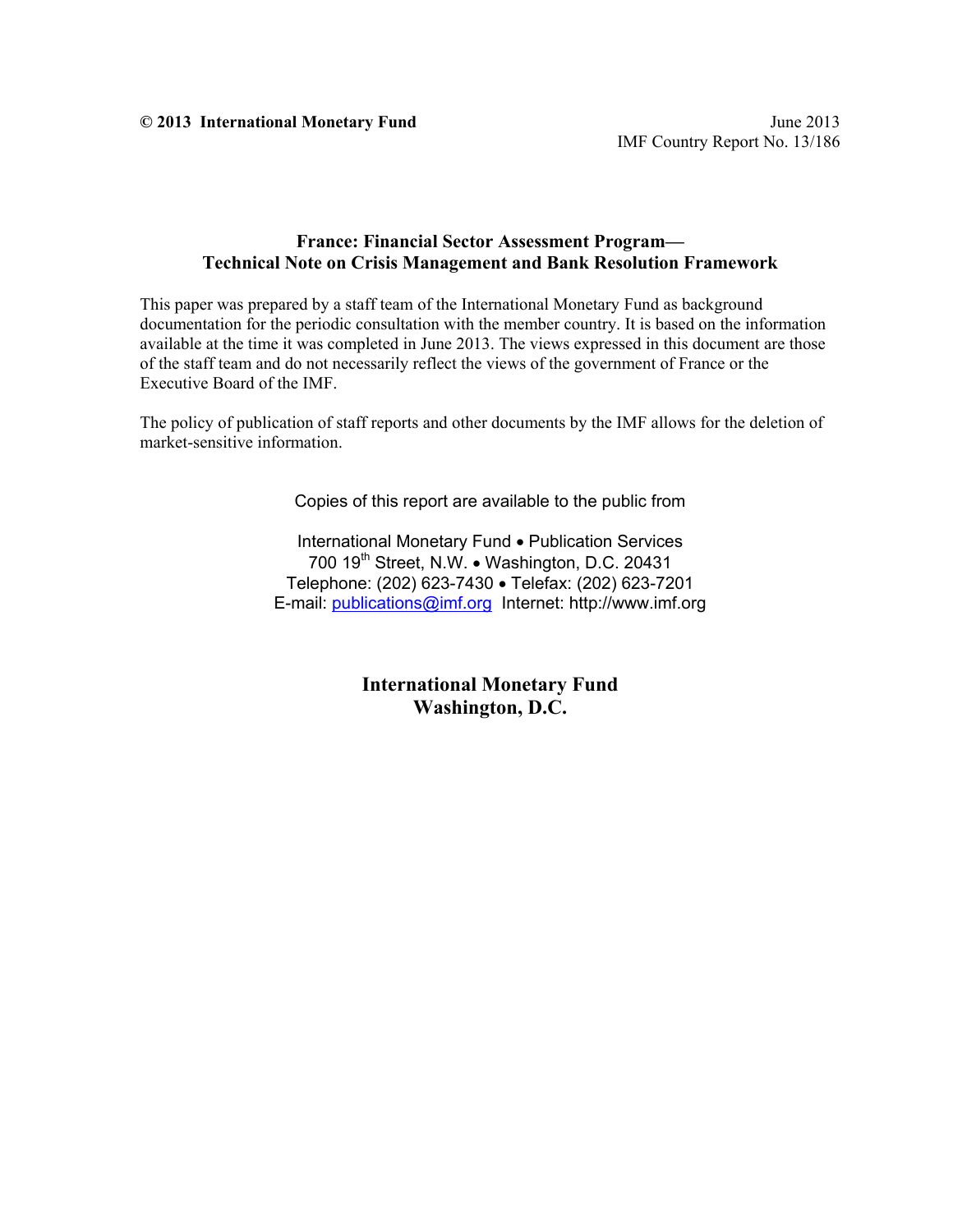## FINANCIAL SECTOR ASSESSMENT PROGRAM UPDATE

# FRANCE

## CRISIS MANAGEMENT AND BANK RESOLUTION FRAMEWORK TECHNICAL NOTE

JUNE 2013

INTERNATIONAL MONETARY FUND MONETARY AND CAPITAL MARKETS DEPARTMENT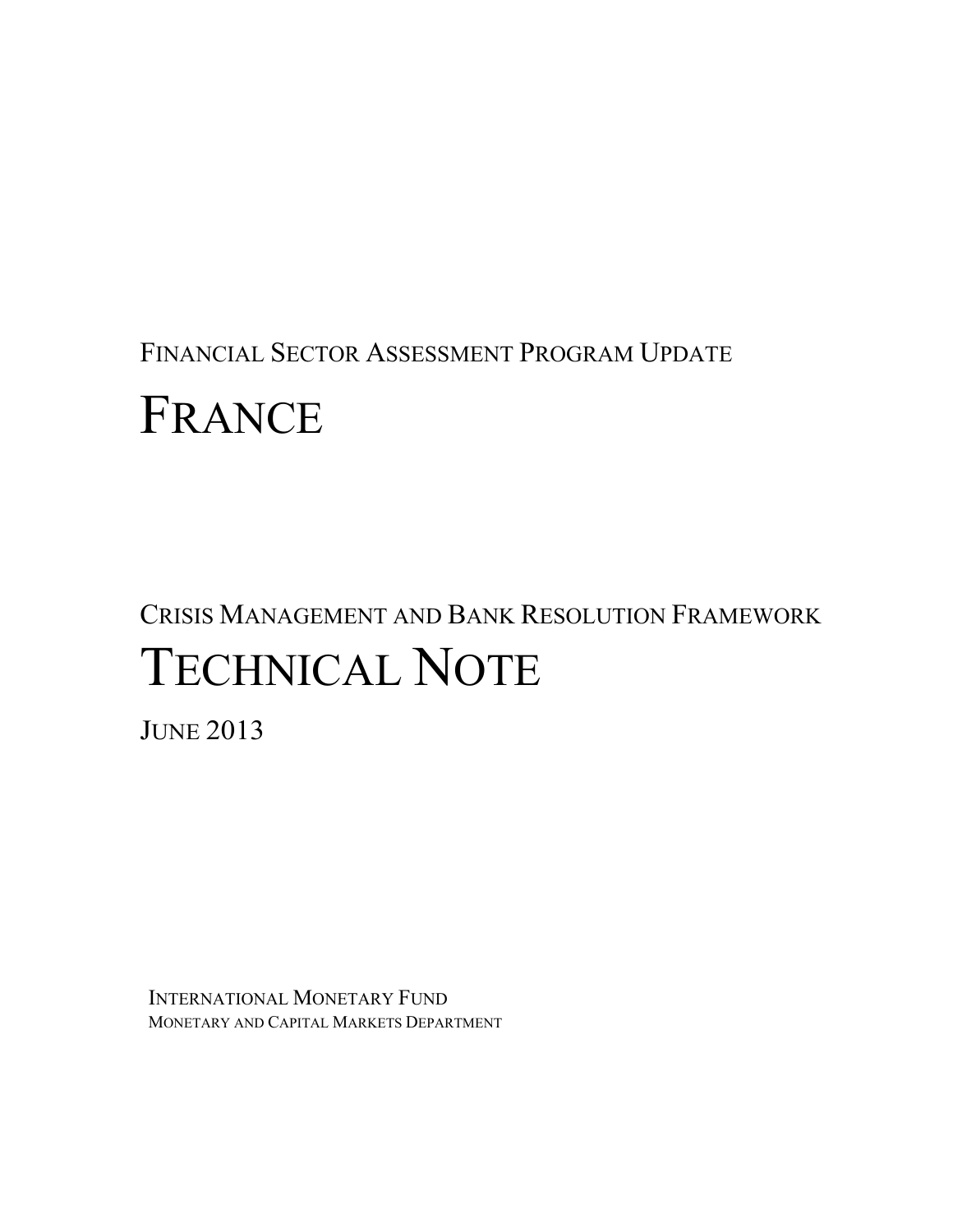| Contents                                                         | Page |
|------------------------------------------------------------------|------|
|                                                                  |      |
|                                                                  |      |
|                                                                  |      |
|                                                                  |      |
|                                                                  |      |
|                                                                  |      |
|                                                                  |      |
|                                                                  |      |
|                                                                  |      |
|                                                                  |      |
|                                                                  |      |
|                                                                  |      |
|                                                                  |      |
|                                                                  |      |
|                                                                  |      |
|                                                                  |      |
|                                                                  |      |
|                                                                  |      |
|                                                                  |      |
|                                                                  |      |
|                                                                  |      |
| B. Cross-Border Cooperation Within the European Economic Area 25 |      |
|                                                                  |      |
|                                                                  |      |
|                                                                  |      |
|                                                                  |      |
|                                                                  |      |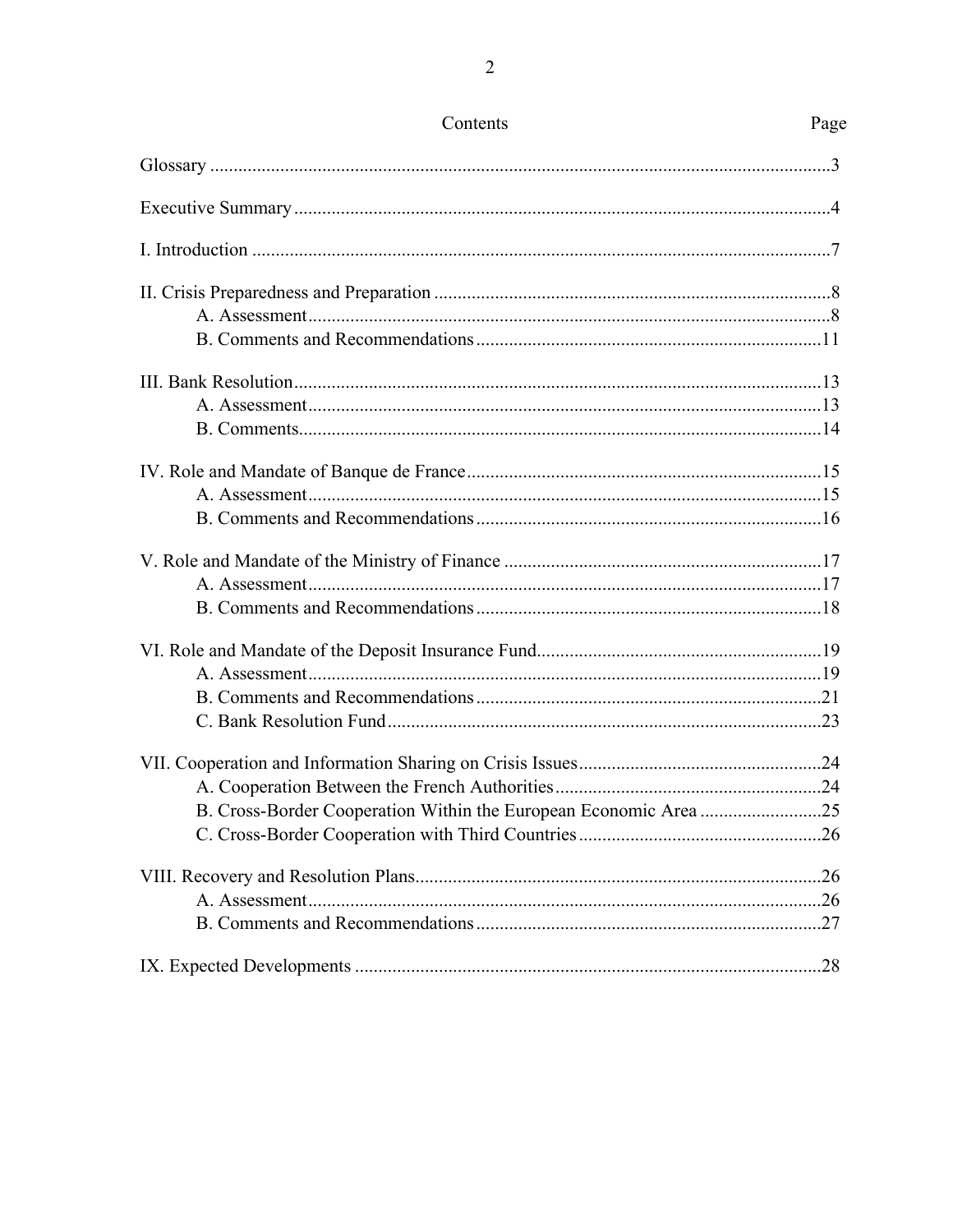## **GLOSSARY**

| <b>ACP</b>      | Autorité de Contrôle Prudentiel                                             |
|-----------------|-----------------------------------------------------------------------------|
| <b>AMF</b>      | Autorité des Marchés Financiers                                             |
| <b>BCBS</b>     | Basel Committee on Banking Supervision                                      |
| <b>BCP</b>      | Basel Core Principles for Effective Banking Supervision                     |
| <b>BdF</b>      | Banque de France                                                            |
| <b>CI</b>       | Credit institution                                                          |
| <b>CMF</b>      | Code Monétaire et Financier                                                 |
| <b>CMG</b>      | Crisis management group                                                     |
| <b>COREFRIS</b> | Conseil de la Regulation Financière et du Risque Systémique                 |
| <b>EBA</b>      | <b>European Banking Authority</b>                                           |
| <b>ECB</b>      | European Central Bank                                                       |
| <b>ELA</b>      | Emergency liquidity assistance                                              |
| <b>ESRB</b>     | European Systemic Risk Board                                                |
| EU              | European Union                                                              |
| <b>FDIC</b>     | Federal Deposit Insurance Corporation                                       |
| FGD             | Fonds de Garantie de Dépôts (Deposit Insurance Fund)                        |
| <b>FSAP</b>     | <b>Financial Sector Assessment Program</b>                                  |
| <b>FSB</b>      | <b>Financial Stability Board</b>                                            |
| G-SIFIs         | Globally systemically important financial institution                       |
| <b>IOSCO</b>    | International Organization of Securities Commissions                        |
| <b>MOF</b>      | Ministry of Finance                                                         |
| <b>MOU</b>      | Memorandum of Understanding                                                 |
| Non-G-SIB       | Nonglobally systemically important bank (which does not qualify as a global |
|                 | systemically important financial institution according to the set criteria) |
| <b>OBA</b>      | Open bank assistance                                                        |
| <b>ORAP</b>     | Organisation et Renforcement d'Action Préventive                            |
| <b>PCA</b>      | Prompt Corrective Action                                                    |
| <b>RAS</b>      | Risk assessment system                                                      |
| <b>RRP</b>      | Recovery and resolution plan                                                |
| <b>SIB</b>      | Systemically important bank                                                 |
| <b>SFEF</b>     | Société de Financement de l'Economie Française                              |
| <b>SPPE</b>     | Société de Prise de Participation de l'Etat                                 |
| <b>SREP</b>     | <b>Supervisory Review and Evaluation Process</b>                            |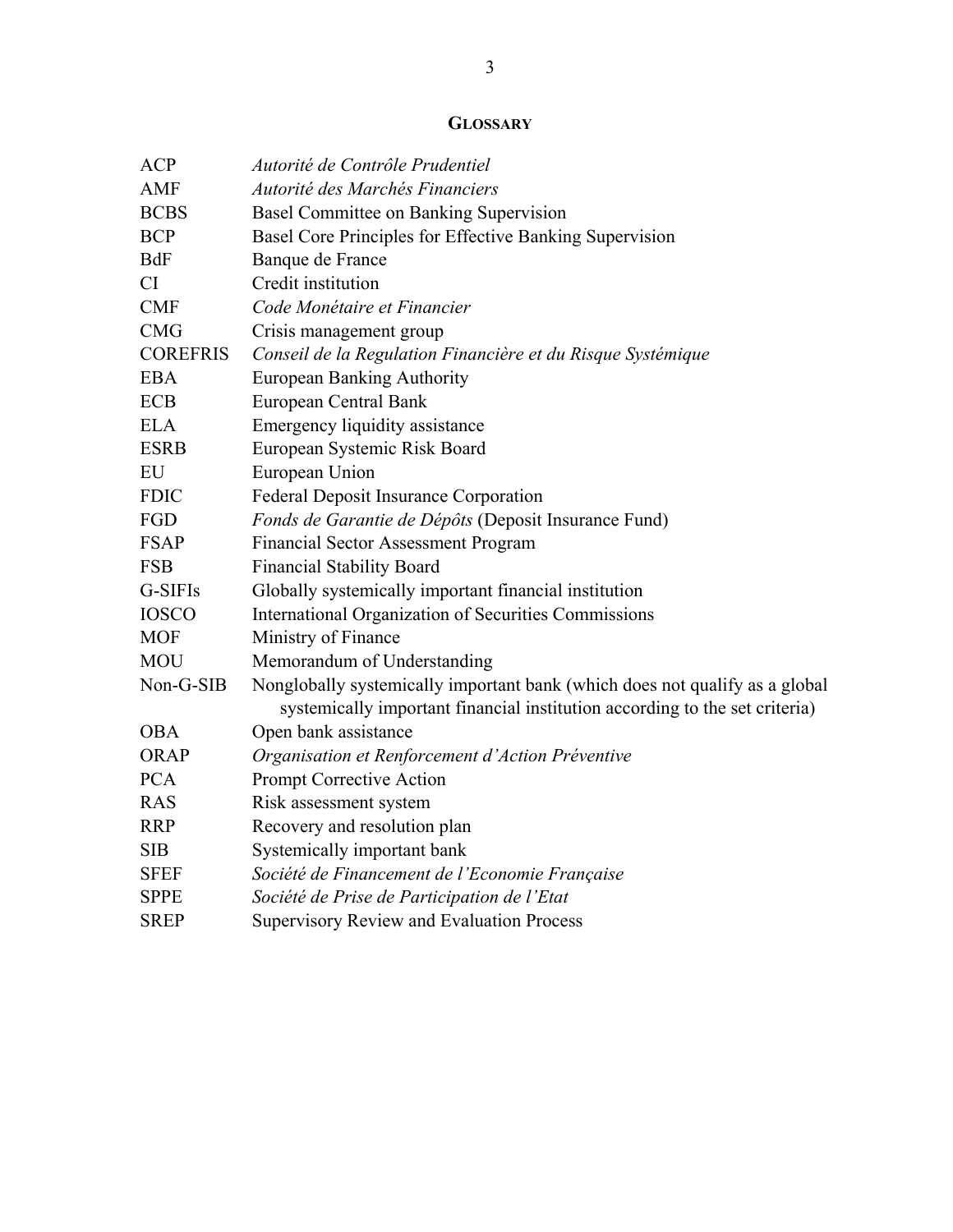#### **EXECUTIVE SUMMARY**

**The French banking system weathered the crisis 2007–09 relatively well.** As in many other European Union (EU) countries, the French authorities provided capital support and guarantees to banks; and the extension of liquidity from Banque de France (BdF)—being part of the Eurosystem—was significant. Overall, however, there was limited intervention from the authorities in individual banks and the banks were, to a large degree, able to deal themselves with their balance sheet problems through private capital infusions by deleveraging and by reducing dividends.

**Already, before the crisis, France had a comprehensive framework for crisis management and bank resolution.** Based on developments as of end-January 2012, with some exceptions, the French framework contains the instruments and measures that now constitute international best practices and which (likely) will be recommended in the expected proposal for an EU Directive on a bank resolution framework. However, the legal processes for the liquidation or bankruptcy of financial institutions might not be separate enough to handle the specific issues of bank resolution as distinct from liquidation. Indeed, although the definition of the cessation of payments and the appointment of an administrative liquidator by the *Autorité de Contrôle Prudentiel* (ACP) are distinct features, the rest of the process is the same as those for nonfinancial corporations fit to handle.

**The crisis preparation, crisis identification, and crisis management processes in the supervisory authority (ACP) are comprehensive and well structured.** Without having a formal U.S.-type "PCA-regulation," the ACP identifies weak banks and requests appropriate remedial measures to be taken (although the FSAP assessment has identified the occurrence of delays in some cases). The ACP also actively uses the Basel II Pillar 2 instrument to require add-ons on an individual-bank basis to the minimum regulatory capital requirements, reflecting the assessed riskiness of a bank.

**The ACP has a wide range of remedial and sanctionary powers at its disposal, including the right—under defined circumstances—to appoint an interim administrator in a bank.** Ultimately, the ACP may revoke a bank's license, which automatically will start the judicial liquidation process.

**The funds of the** *Fonds de Garantie de Dépôts* **(FGD, the deposit guarantee agency) may be used either for compensation to depositors or for recovery actions in order to prevent the disorderly failure of a bank.** The latter function can only be triggered after an invitation from the ACP, and the FGD has the power to accept or to decline such an invitation. In practice, the decision of the FGD will, as a rule, be based on a "least-cost" consideration, e.g., whether the cost of providing financial support is likely to be lower or higher than that of a pay-out to depositors in liquidation.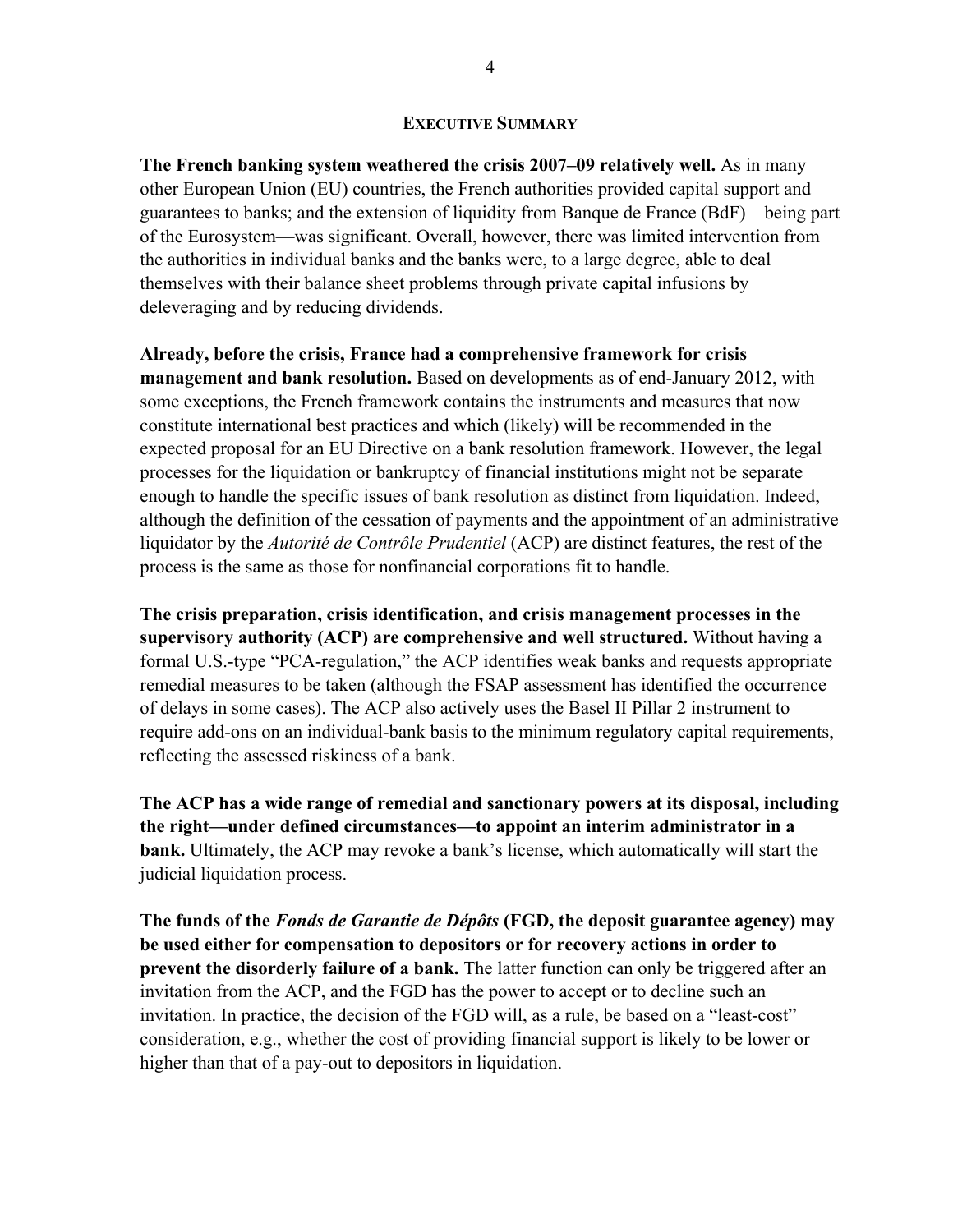**The specific roles of the Banque de France (BdF) in crisis management lie mainly in the provision of liquidity through standing or extraordinary facilities like the emergency liquidity assistance (ELA), in the analysis of overall financial stability and in its responsibility to ensure the smooth functioning of the payment system infrastructure.** All liquidity provision is subject to the rules and restrictions of the Eurosystem.

**The main roles of the Ministry of Finance (MOF or** *Le Trésor***) in crisis management are in initializing and drafting laws and regulations in the financial field; in negotiating international agreements; and in following developments in the financial sector and in individual banks through its participation in various bodies such as the ACP.** During the 2007–09 crisis, the government—through various vehicles—provided significant solvency and liquidity support to banks.

**Close cooperation and information sharing among the relevant authorities is ensured mainly through cross-Board-memberships.** For instance, the MOF as well as the BdF are represented on the ACP Board, with the BdF governor being the President of the Board. Cooperation on crisis management matters also takes place in a wide range of other domestic and international fora. Furthermore, the ACP is an organizational, although operationally independent, part of the BdF. The president of the FGD is appointed with a specific agreement from the MOF, its by-laws, rules, and financing are also determined by—or with the agreement of—the MOF, whereas the FGD Supervisory Board mainly consists of active bankers, as the FGD is a private organization funded by the contributing institutions.

A recurring conclusion in this assessment note<sup>1</sup> is that—while the close organizational **links between the authorities and, indeed, within a limited group of persons provide powerful means for cooperation and information sharing, which is positive not least in a crisis—they could also blur the transparency and accountability for the separate responsibilities of said authorities.** 

**The French authorities had so far no certainty about the adjustments needed to be made to its legislation, as precise proposals on crisis management and resolution framework issues from international bodies were not yet on the table.** In particular, an EU Commission proposal on a bank resolution framework is expected to be presented soon. The authorities are mainly positive to the proposals of the EU Commission (as indicated in the French authorities' reply to the Commission's Consultative Paper of 2011), but prefer harmonized EU-wide regulations to taking unilateral steps.

<sup>&</sup>lt;sup>1</sup> As well as in the standards assessments for France, e.g., the Basel Core Principles (BCP), Insurance Core Principles (ICP), and International Organization of Securities Commissions (IOSCO).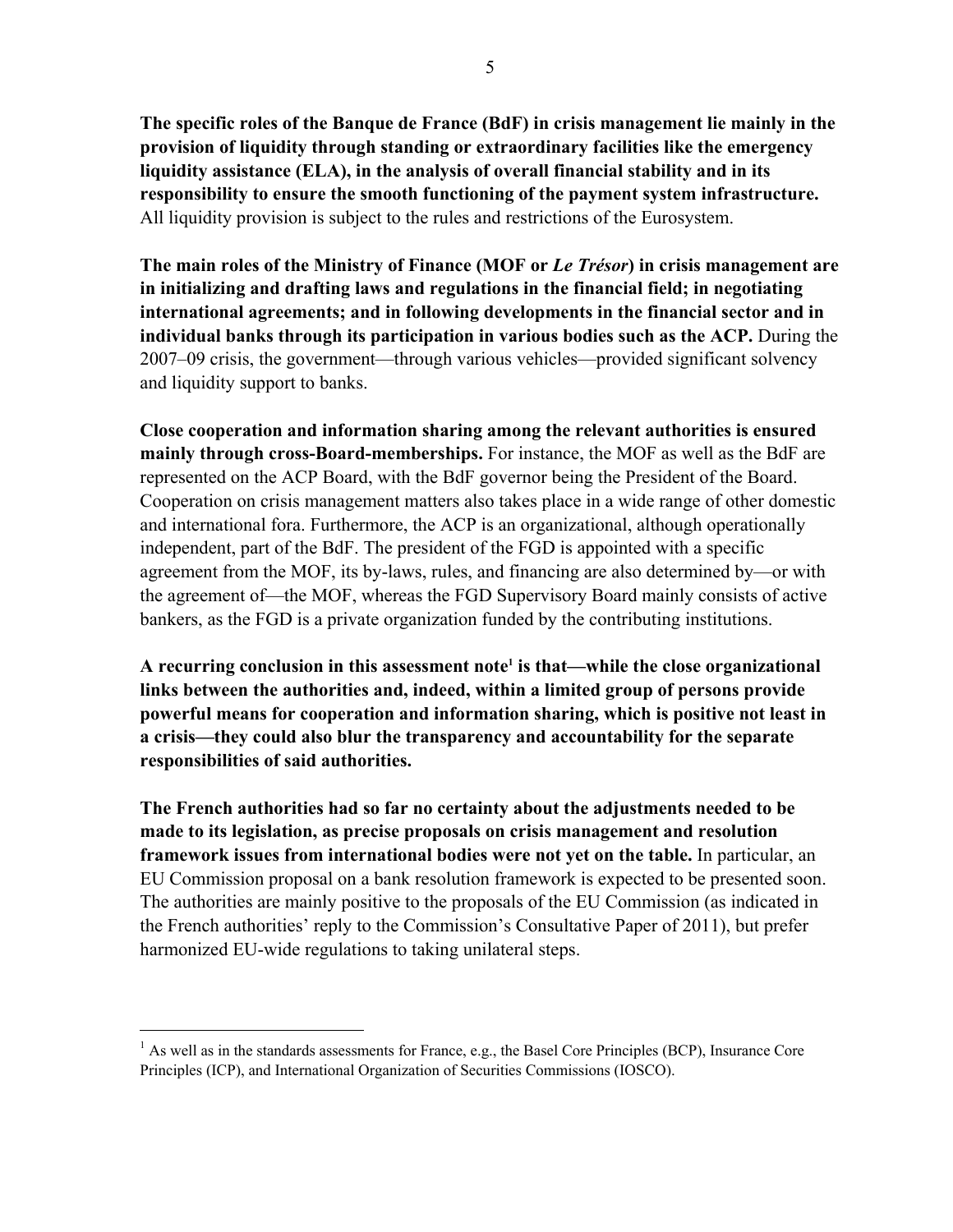**Due to the cross-border structure of the major French financial groups, the authorities emphasize the need for cooperation and information sharing in the so-called crisis management groups (CMGs) of the individual financial groups, in which both home and host authorities are represented.**

**At present, the large French financial groups are requested to draft so-called Recovery and Resolution Plans (RRPs) with the aim to reduce the risk of a default, but also to reduce the impact of an eventual default.** These plans are drafted on a group-wide, crossborder basis. For the three largest banks,<sup>2</sup> the drafting is advanced and their RRPs are expected to be presented shortly. For the other French systemically important banks, the RRPs are to be presented before end-2012 in accordance with the Financial Stability Board (FSB) regime on Key Attributes for Effective Resolution.

<sup>&</sup>lt;sup>2</sup> BNP Paribas, Société Générale, Crédit Agricole.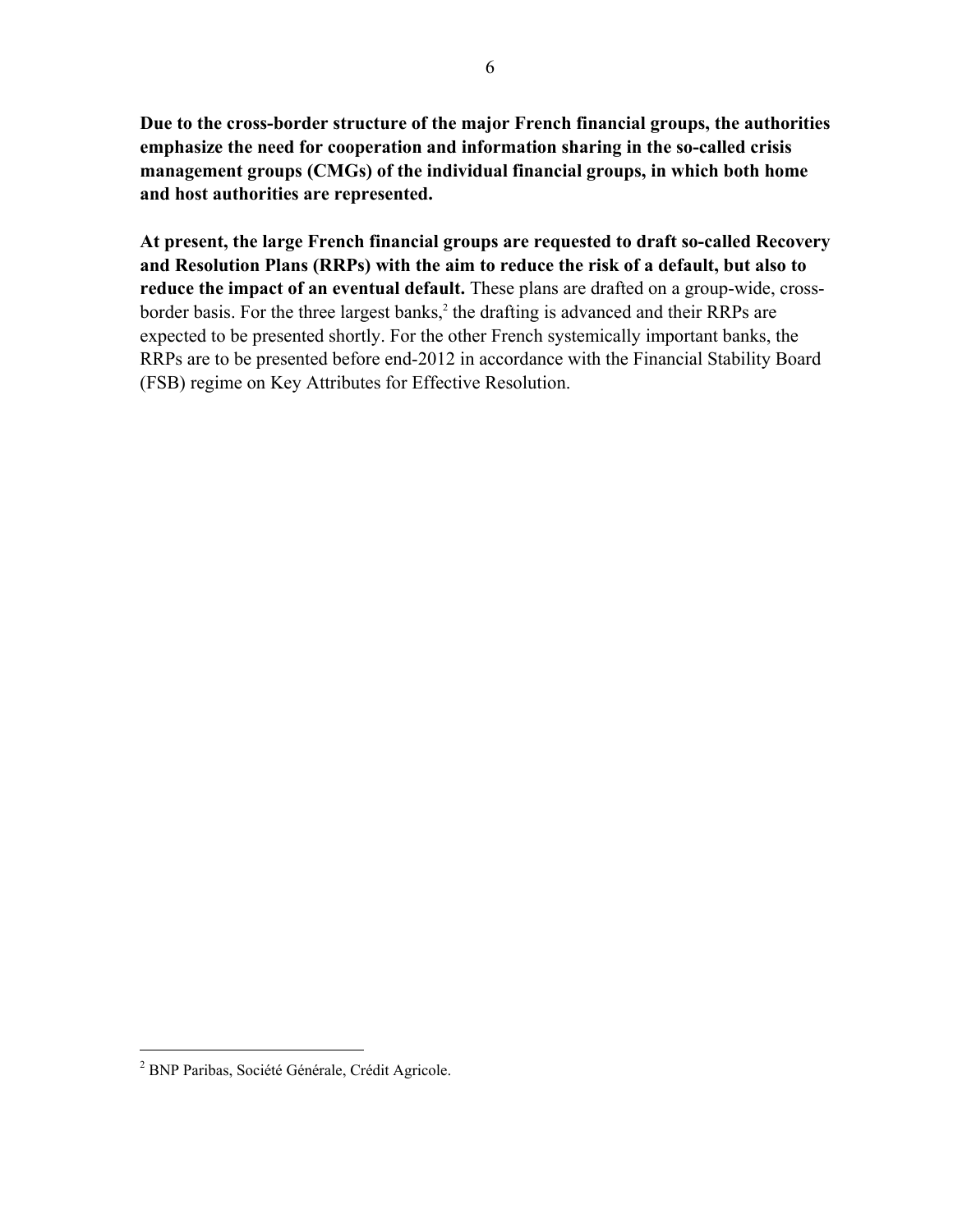#### **I. INTRODUCTION**

1. **As part of the Financial Sector Assessment Program (FSAP) for France, January 10–27, 2012, this note aims to identify challenges and measures to strengthen arrangements for crisis management and resolution of banks.** The note was prepared<sup>3</sup> after discussions with the MOF, the BdF, the ACP (integrated financial supervisor), the FGD (deposit protection scheme), independent "think-tanks," and with banks. Information has also been gathered from other work streams of the French FSAP, in particular from the BCP assessment.

2. **Crisis management and bank resolution frameworks handle distress in financial institutions while trying to minimize the risks to financial stability.** This note covers several fields, including identification and handling of potential problem institutions, liquidity assistance, bank resolution, and deposit insurance. It also analyzes the coordination between different authorities having different institutional mandates and responsibilities. The note further explores whether the crisis-management processes are ex-ante defined and embedded in the regulatory framework. The note also discusses the cross-border crisis arrangements.

3. **A logical order to describe and to analyze the issue is to follow the path of a credit institution that is gradually deteriorating from a healthy state to experiencing increasing problems, to efforts of recovery, and—finally—to a resolution stage that may, or may not, involve the liquidation of the institution.** This note follows such an approach, starting with crisis preparedness and crisis preparations of the authorities, then discussing crisis management measures, and—at the end—recovery and resolution arrangements. Although the note focuses on the actions of the authorities, obviously the prime responsibility for avoiding banking problems rests with the institutions themselves. The authorities must provide the proper positive incentives (such as supporting legislation) and negative incentives (such as sanctions for misbehavior) in order to strengthen the institutions and their managements' powers and will to avoid problems and crises. This must be underpinned by timely and adequate monitoring by the supervisory and other authorities. That said, problems may still occur, and, therefore, a comprehensive framework for crisis management and bank resolution is necessary. The traditional legal resolution frameworks that apply for all corporations, also nonfinancial, are not appropriate for financial institutions. The generally long time delay before the effective start of resolution, and, indeed, also for the conclusion of a legal process of winding down an institution, will imply large costs for banks, whose intrinsic values normally decline very rapidly in a problem situation. A delay in repayment of, or providing prompt access to, depositors' funds might lead to depositor runs on other banks, thus creating contagion in the whole banking system.

<sup>&</sup>lt;sup>3</sup> The note was prepared by Göran Lind, Adviser to the Executive Board of the Sveriges Riksbank. It reflects developments as of end-January 2012.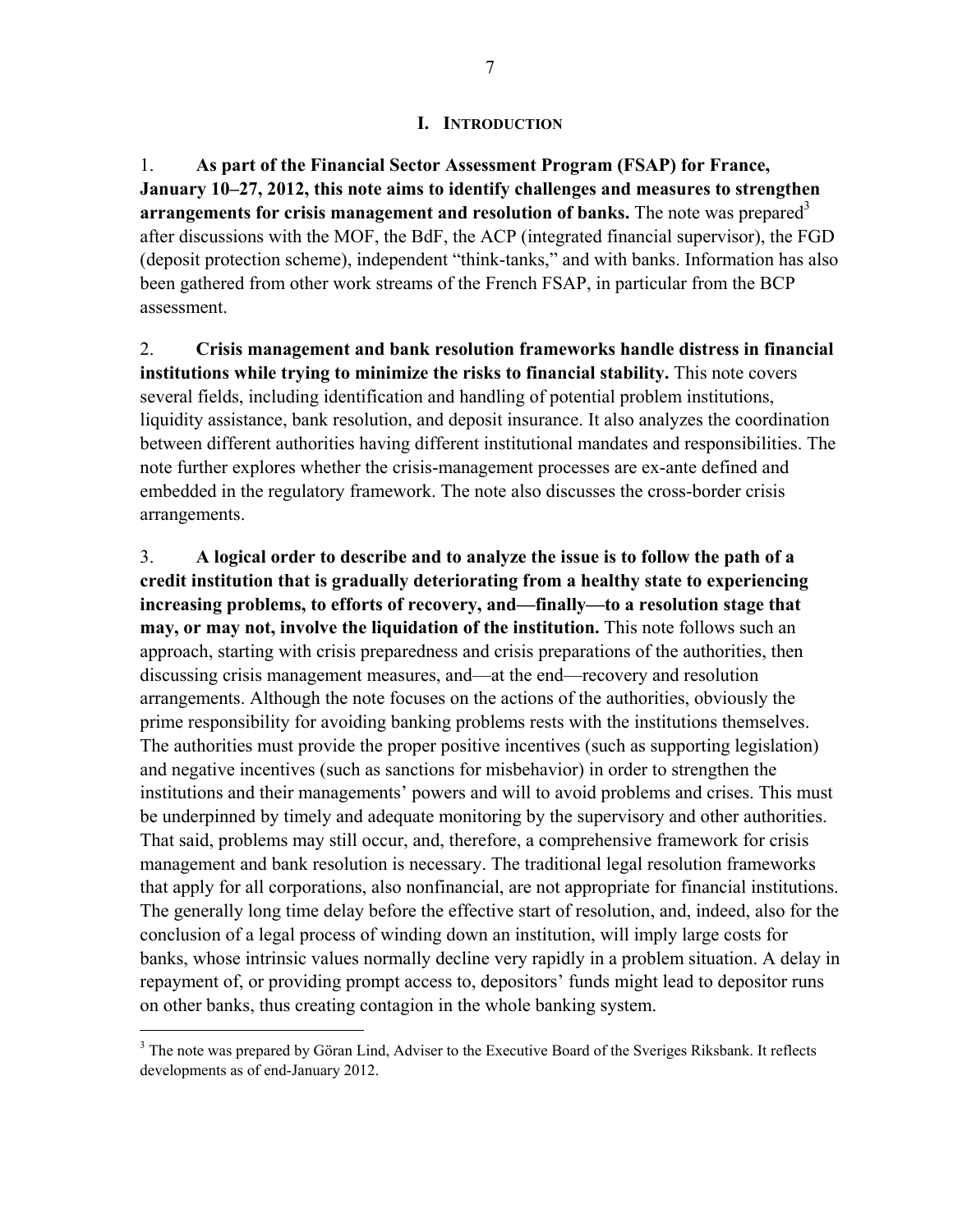#### **II. CRISIS PREPAREDNESS AND PREPARATION**

#### **A. Assessment**

4. **The French authorities held a domestic crisis exercise in March 2008, based on the EU Memorandum of Understanding (MOU) on Crisis Management.** After that, it has been deemed that the need to deal with "the real crisis" has to be prioritized before conducting another crisis exercise.

5. **Various methods are applied to identify risks to the banking system at an early stage.** Through its internal *Comité de stabilité financière* and for the purpose of the COREFRIS (*Conseil de la regulation financière et du risqué systémique*, chaired by the MOF), the BdF—in cooperation with the ACP—conducts macroprudential analysis aiming to find broad vulnerabilities, such as "bubbles" in financial or economic areas, which may ultimately affect the banking system or individual banks. The analysis follows the forms recently established by the European Systemic Risk Board (ESRB). The results are reported to the BdF and the ACP Board. For instance, such analyses have led to the strengthening of the rules and monitoring of banks' exposures to the commercial property market.

6. **The ACP conducts stress tests of the banks, using the same format as the one used by the European Banking Authority (EBA), hence reducing the amount of work also for the banks.** The ACP's off-site monitoring of quantitative regulatory reports from banks is, among other things, used for peer reviews with the aim to identify potentially vulnerable "outliers."

## 7. **The ACP does not execute a formal "PCA-type" system, which it characterizes as too rigid, but it seeks to obtain similar results in the following way:**

- All regulated entities (including credit institutions, investment firms, finance companies) are regularly evaluated through the Supervisory Review and Evaluation Process (SREP), which includes:
	- o A structured review of the main risks faced by a firm, its compliance with prudential and other regulatory requirements, and the adequacy of the internal control system. This review is conducted using an internal methodology ("ORAP2"), which relies on a wide range of quantitative and qualitative information received from both the firm and from external sources. For crossborder groups, the review includes inputs from foreign supervisors.
	- o A close and continuous dialogue with the supervised entity to share and challenge the diagnosis of the risk assessment system (RAS).
	- o A final assessment of the firm's risk profile is summarized in a global rating. Institutions will be rated along a scale from 1 to 5 (5 being the grade for banks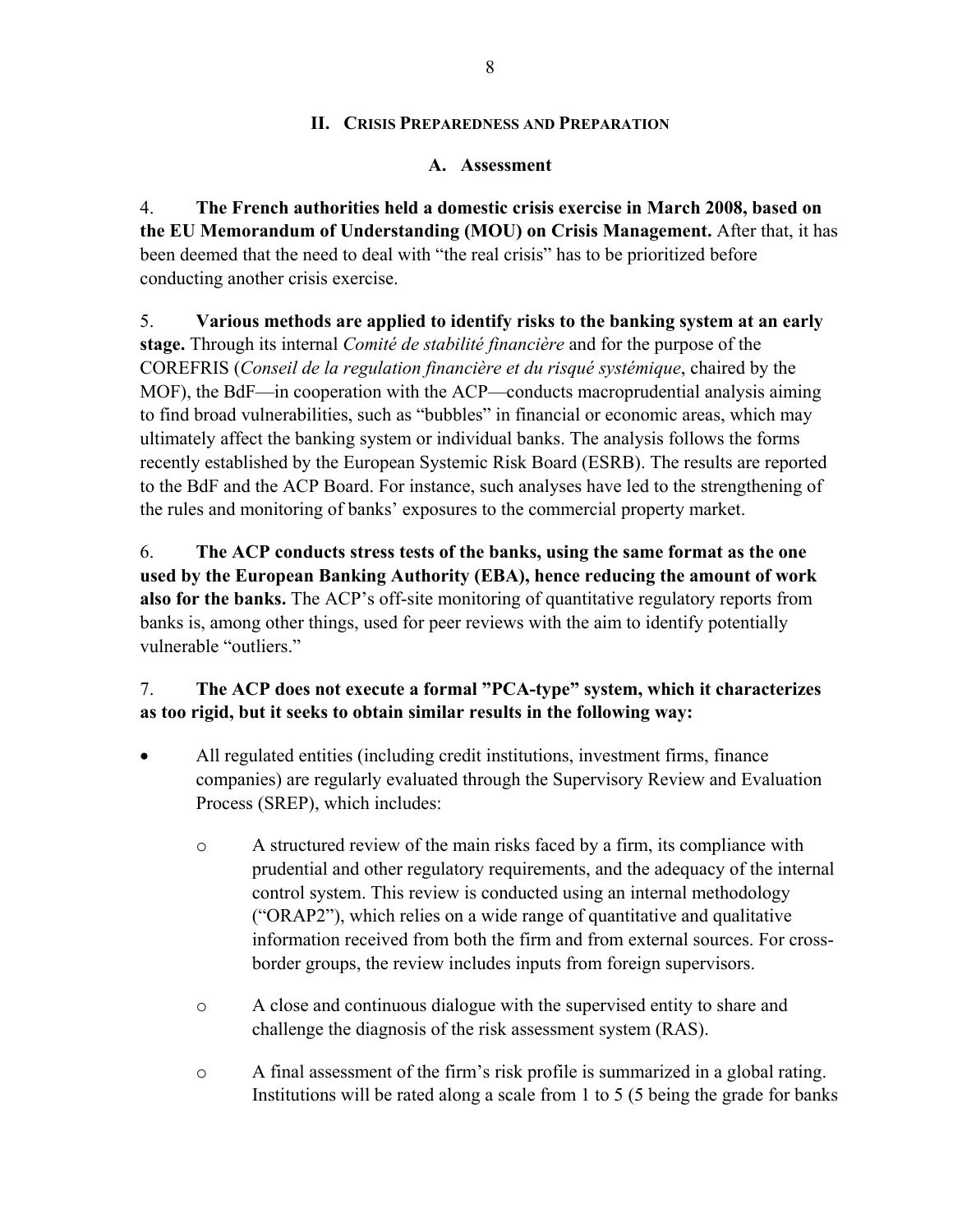in the worst condition). The rating, in conjunction with an analysis of the risk profile and systemic importance of the bank, may lead to a capital add-on through the application of Basel II Pillar 2. (The Pillar 2 add-ons are in practice used frequently and affect presently some 80 banks.) Ratings for banks in grades 1, 2, and 3 are generally reviewed on a yearly basis; ratings for grade-4 banks are reviewed twice yearly and ratings for grade-5 banks are reviewed quarterly. Ratings of individual banks could also be reviewed on an ad-hoc basis, although this has only occurred exceptionally.

8. **In the case of a bank being assessed by the ACP as increasing its risks, e.g., by a higher risk profile, by inadequate risk management, or by a decline in its capital adequacy ratio, it will, as a rule, result in a lower rating.** The lower rating may, in turn, imply the onset of additional supervisory measures, including a higher Pillar 2 requirement for the bank's capital. Each rating category is linked to a range ("bucket") of capital adequacy requirements, so a lower rating automatically leads to a higher capital requirement.

9. **The structure applied by the ACP does not prescribe any fixed set of remedial measures.** Rather, the ACP may use its judgment to select from the full range of available measures with the aim to use the measures best suited to mitigate the actual weaknesses of the bank. That said, in the event of nonfulfillment of the minimum capital requirement including any Pillar 2 add-on—the ACP must require the bank to restore capital adequacy within the near future, at the threat of withdrawing the bank's license.

10. **The ACP Board is regularly informed of rating changes and, more generally, about pending problems.** Hence, through the broad composition of the Board, also the BdF, the MOF, and the *Autorité des Marchés Financiers* (AMF, the authority for the surveillance of the financial markets and the securities firms) will receive information about potential problem institutions. However, the FGD is not represented on the ACP Board, and there is no formal duty to inform the FGD as long as a bank is in going-concern situation. Nevertheless, the ACP shall inform and consult the Chairman of the Managing Board of the deposit guarantee fund on any matter concerning an institution in respect of which it intends to implement the guarantee fund, or for which it intends to propose a precautionary measure by said fund (see Article L. 613-34 of the *Code Monétaire et Financier* (CMF), the monetary and financial code). The Chairman of the Executive Board shall also be heard, at his request, by the ACP.

11. **The ACP may appoint an interim administrator on its own initiative, or on the bank management's initiative, when the supervised institution can no longer be run under normal conditions or when the managers have been temporarily suspended or have been dismissed.** The full powers of the entity's administration, management, and representation are transferred to the interim administrator. The administrator will thus subsume the powers of the CEO as well as the administrative powers of the Supervisory Board; however, the Board will remain in place. The administrator may sell a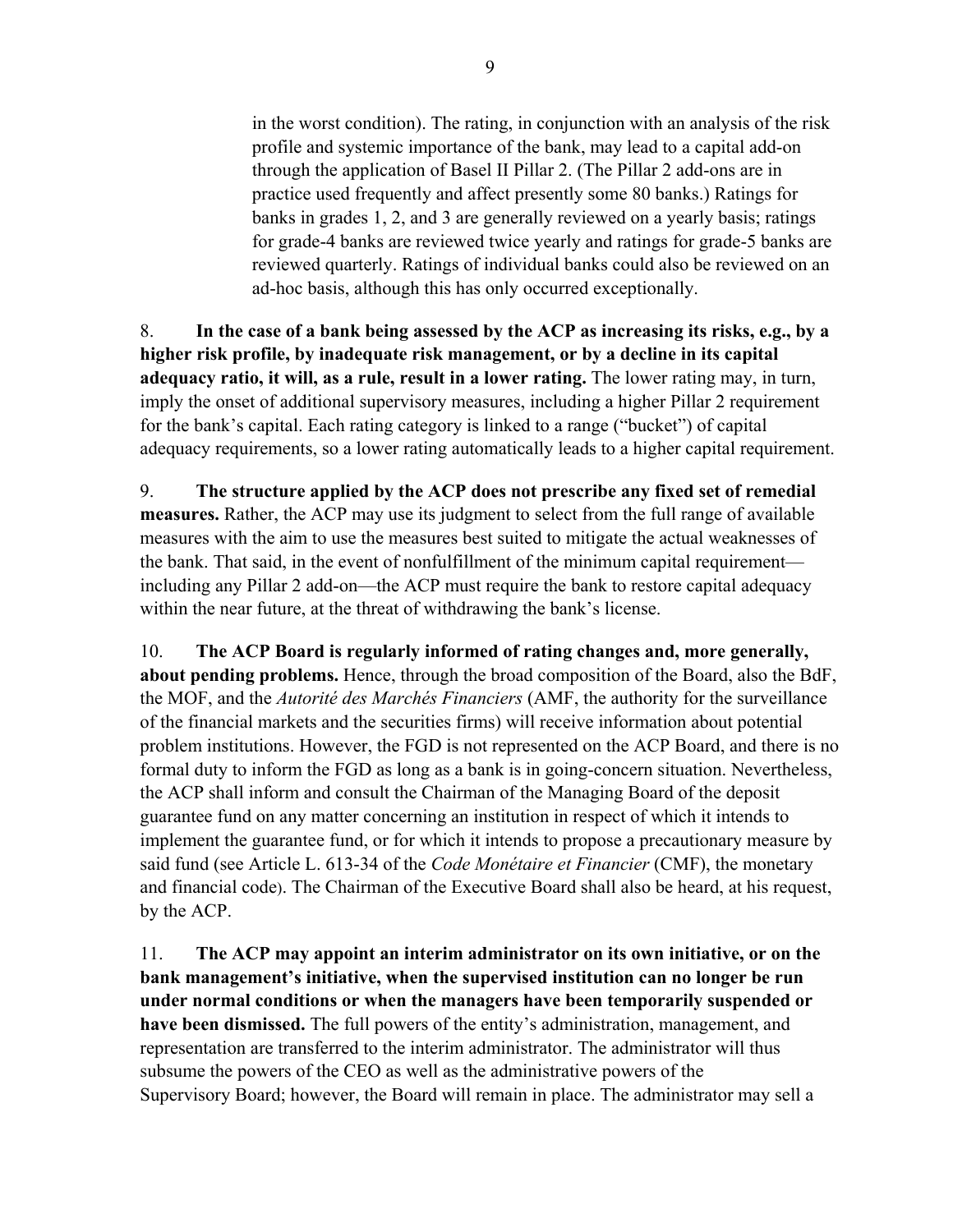bank's assets and liabilities (but not the whole bank, as this could amount to a liquidation of the bank, which is the prerogative of the bank's shareholders). The ACP has used its mandate to appoint an interim administrator on several occasions; in particular, when the existing management is not able, or willing, to take urgent actions recommended by the ACP. The process to appoint an administrator is geared for quick implementation—within 24 hours, when necessary. If urgent, the President of the ACP Board may appoint the administrator on a temporary basis, without a prior hearing of the entity. Such a decision should be endorsed afterward by the ACP Board. The institution may appeal the appointment of an interim administrator. While the court is deliberating the issue, the interim administrator will remain in the institution and continue its work normally. (There has been a case of a mutual insurance institution, in which the court has repealed the ACP decision and has reinstated the original manager).<sup>4</sup>

## 12. **The ACP may also be active in assisting, on an informal basis, by seeking suitable merger partners for problem institutions, and has done so on several occasions.**

#### 13. **The ACP has available a broad range of supervisory actions, which are selected in view of the nature and severity of the situation.**

- **A letter** is intended to prompt the supervised institution to adopt appropriate measures to strengthen the institution or its management. Such a letter is—as a rule sent to the bank's management after the completion of an on-site inspection.<sup>5</sup> Moreover, for the five largest banking groups, the ACP General Secretary sends a yearly letter to the group's Executive Board, after a bilateral meeting, to summarize the ACP's assessment of the group's risk profile and the main areas in which improvements are expected.
- **An injunction** requires that the entity takes specific measures to comply with the prevailing regulations. Such measures may consist of restoring or strengthening the financial situation, improving the management techniques, or ensuring the adequacy of the organization in relation to its activities or plans for development. The injunction is normally a very precise requirement for the institution to adopt a targeted action (as opposed to a broad set of measures).
- **Administrative policy measures,** <sup>6</sup> which include: (i) warning to prevent breaches related to best practices in the banking sector; (ii) formal notice to remedy breaches of

<sup>&</sup>lt;sup>4</sup> Attention is drawn on the fact that this case still to be considered as a legal question is pending. Indeed, in the meantime, all activities of the institution have been transferred.

 $<sup>5</sup>$  Article L 612-27 CMF.</sup>

<sup>6</sup> Articles L 612-30 to L 612-34 CMF.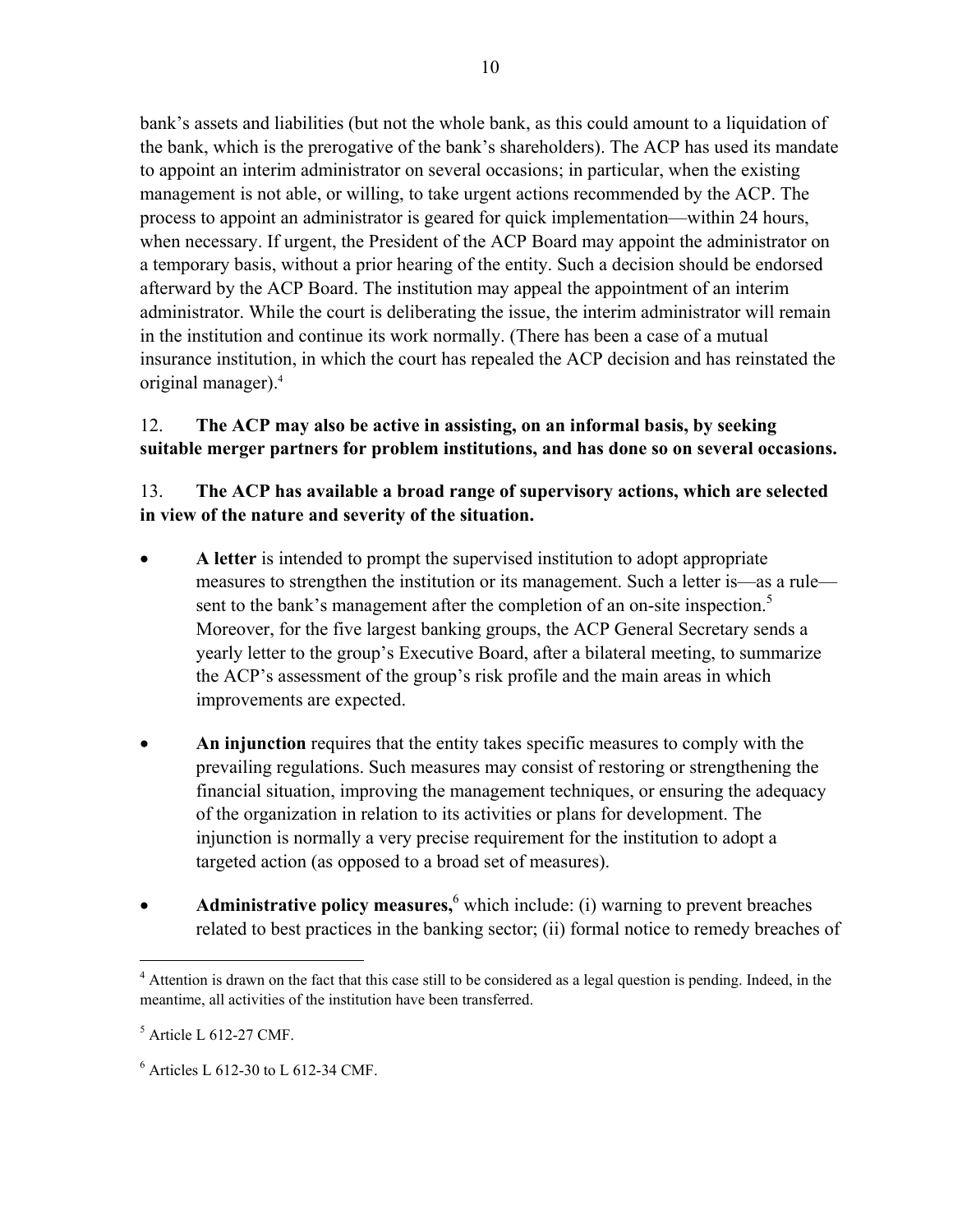obligations placed under the control of the ACP; (iii) requirement of a remedial action program to restore or bolster the financial situation, improve management methods, or ensure that the organization is suitable for its activities; (iv) protective measures (such as placing under special supervision, the restriction or temporary ban of certain operations, restrictions on the disposal of assets, restrictions on paying dividends to shareholders, or suspension of managers); or (v) the appointment of an interim administrator. Administrative policy measures are normally taken only after a preliminary hearing of the concerned entity; however, in the case of emergency, the ACP Board chairman (i.e., the BdF governor) may take such measures—on a temporary basis—without prior hearing of the entity.

#### **B. Comments and Recommendations**

14. **The structure adopted by the ACP for crisis prevention builds on a comprehensive risk analysis, which includes quantitative as well as qualitative information, global ratings of banks, potential capital add-ons based on Pillar 2, and the use of supervisory judgment.** An assessment of increased risks in a bank, including declining capital funds, implies an assumption of the implementation of some form of supervisory action to remedy the specific weakness. Notably, a lower rating will lead automatically to a higher capital requirement, thus compensating for the higher risk.

15. **The mandate for appointing an interim administrator is a powerful and appropriate instrument for dealing with certain crisis situations.** That said, whenever possible, the preferred solution should be to let the institution itself try to handle its problems, if necessary, by first changing its management. This approach is also followed in practice by the ACP. The instrument for appointing an interim administrator is mostly used in the banking sector for institutions that often enter into liquidation a few weeks or months after the appointment. The interim administrator's work thus facilitate the winding-up measures; notably, the FGD work. It can also be used in a situation where institutions have governance problem when awaiting new shareholders and management. Many such cases are still occurring in the insurance sector. More generally, the ACP has available a comprehensive set of supervisory actions that may be adapted to the specific problem situation of a bank.

16. **In the view of the FSAP assessor, the ACP system is appropriate both in identifying emerging problems in banks and in dealing with them in an orderly fashion, hence reducing the risk of ultimate bank failure.** However, there have been cases in which the time delay from an ACP request to the bank to take a remedial measure, to the time of ACP verification by an on-site visit, was far too protracted. One of the main reasons for the first part of the delay was the infrequent on-site schedule for non-systemically important institutions. Timely and adequate remedial measures, but also timely and effective follow-up from the ACP that the measures have been implemented as intended, are key to a credible crisis prevention system.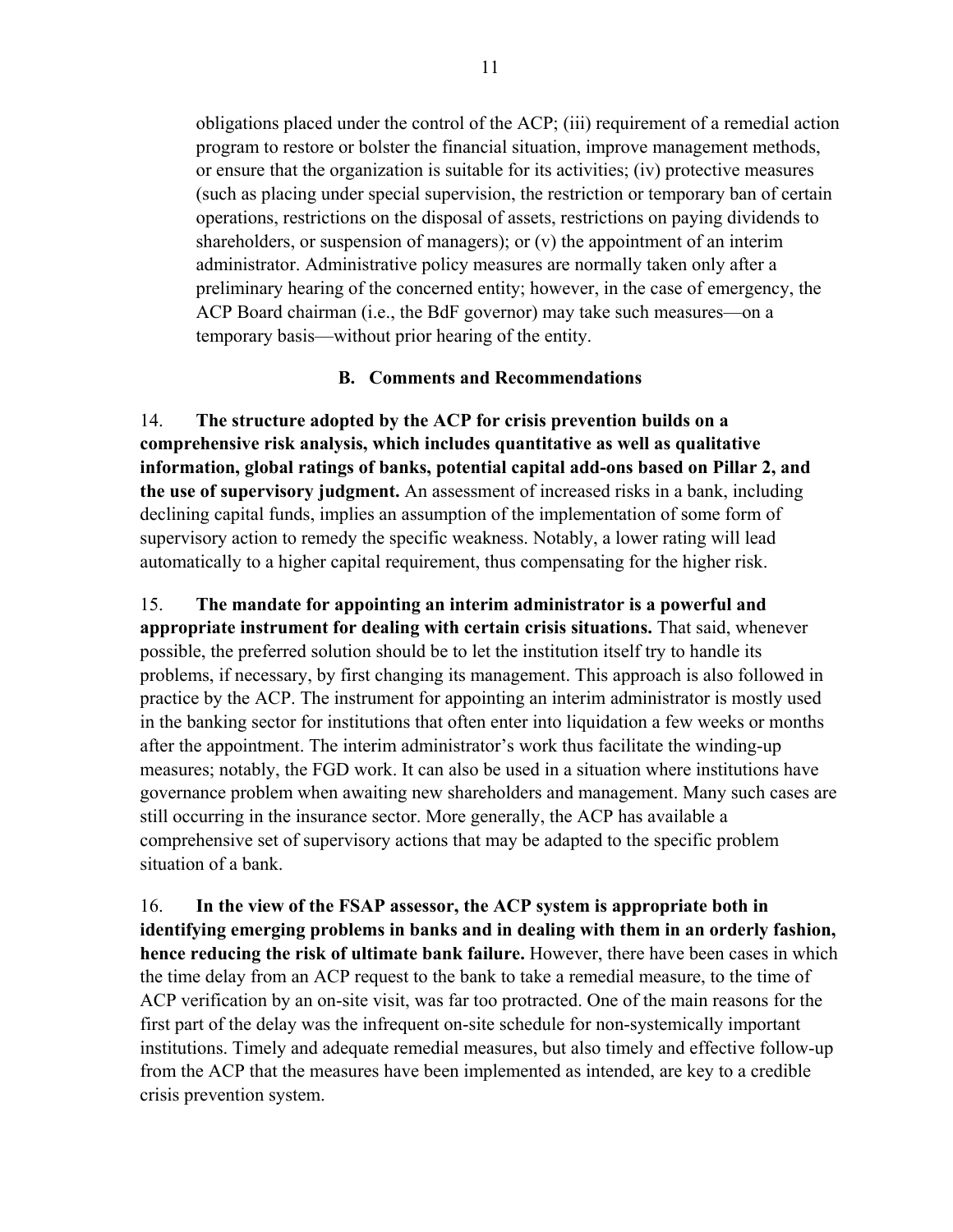17. **While the supervisory analysis is comprehensive as well as detailed, there are**  indications that there is excessive focus on "form" and quantification.<sup>7</sup> As one example of many, Dexia was (appropriately) criticized by the ACP for not complying with the regulatory quantitative liquidity ratio minimum targets; however, there was less supervisory emphasis on the overall liquidity strategy of the bank, which proved to be highly vulnerable.

## *Recommendation 1*

*The follow-up process on ACP requests for remedial measures must ensure validation of the taken measures without too much delay (depending on the nature and gravity of the situation). As an example, in cases in which an on-the-spot validation is necessary, a strictly targeted visit—outside the regular schedule for on-site visit—to the institution should take place when the institution reports that it has implemented the required measure.* 

## *Recommendation 2*

*Introduce and implement a formal rule for automatic and early information to the FGD about banks, whose deteriorating situation may call for subsequent FGD action, either in the form of pay-out to depositors or in providing financial support in a recovery situation. In view of the sensitive nature of such information, it will be understood that the FGD may only use it for internal preparations until its explicit involvement is warranted. Also the communication itself from the ACP to the FGD should be formalized as to content and form (written). Considering the composition of the FGD Supervisory Board containing active bankers, the information should only be provided to the FGD Management Board of Directors.* 

#### *Recommendation 3*

 $\overline{a}$ 

*The authorities should conduct a domestic-crisis exercise with the aim to test the cooperation and information-sharing arrangements and also the current laws, regulations, and processes. Although it is understood that "real problems" must have priority in the work of the authorities, such an exercise—which could take a simple and not very time-consuming form—would be highly useful in identifying any weaknesses in the present arrangements.* 

<sup>7</sup> Similar indications were also identified in the BCP assessment.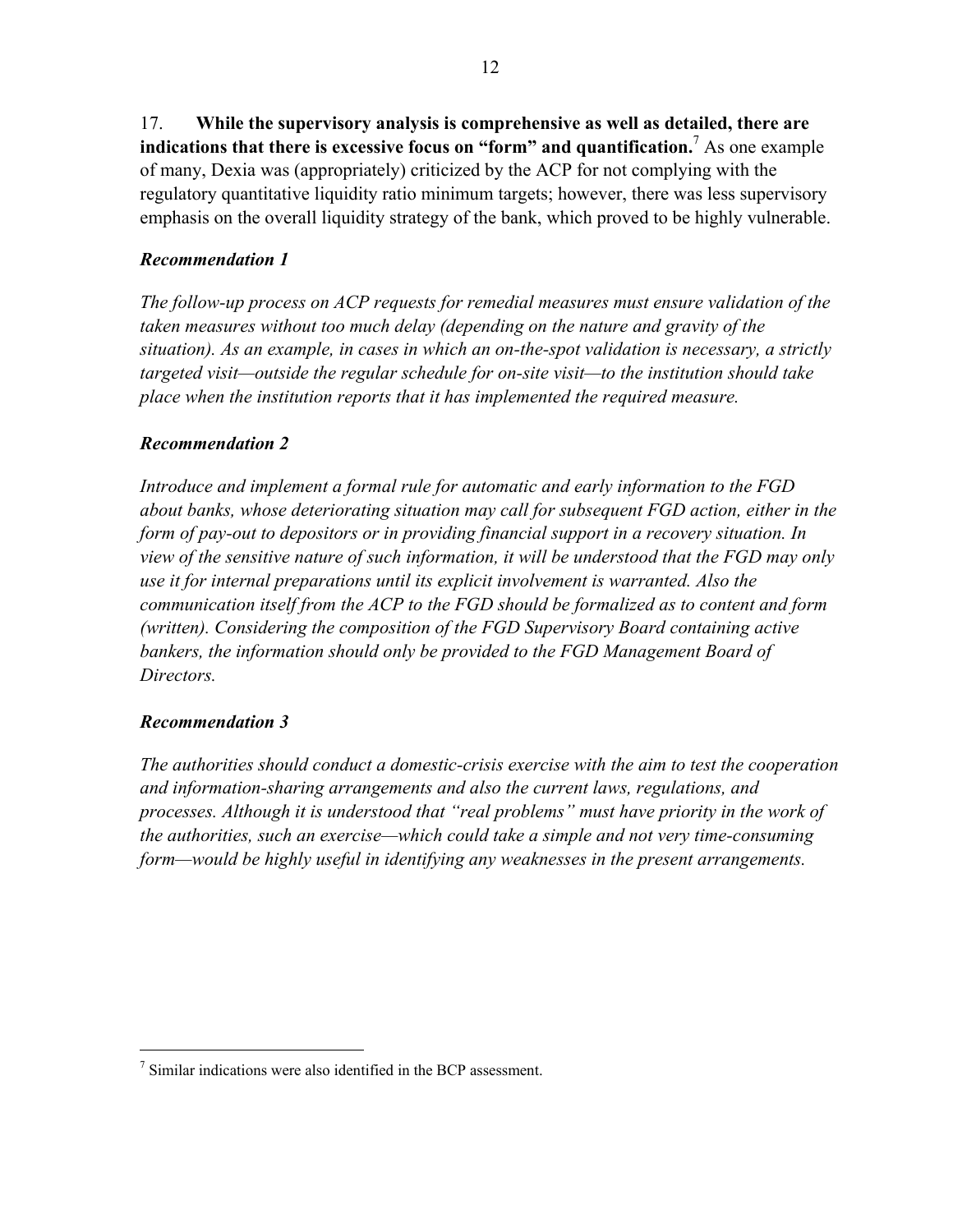## **III. BANK RESOLUTION**

## **A. Assessment**

18. **There is not yet a "special resolution regime" for credit institutions in the French legislation, awaiting a harmonized EU regime.** Thus, the traditional judicial liquidation or insolvency processes apply. These processes generally follow the Commercial Code, i.e., they are the same for financial companies as they are for nonfinancial companies. However, there are some particular rules in the CMF (Articles L 312-4 and L 613-24), which lay down specific triggers and powers for the ACP and the FGD in conjunction with the liquidation or bankruptcy of supervised financial institutions.

19. **A regulated financial institution may enter into liquidation or bankruptcy procedures only after the decision by a court.** The court may act on an application from the ACP or from the bank, including by the ACP-appointed interim administrator or from other parties, such as the bank's creditors.

20. **A decision by the ACP to withdraw the bank's license implies an automatic start of liquidation of the bank.** The ACP would consider withdrawing a license when an institution has breached an important legislative or regulatory provision and failed to respond adequately, and timely, to the supervisor's requests. A typical situation would be a violation of the capital adequacy requirements. The withdrawal of a license is a legally defined trigger for starting the liquidation process, so the court will confirm the decision, provided that all necessary formalities have been fulfilled.

21. **With that said, bank resolution measures could take place prior to the start of the license withdrawal/liquidation process.** For instance, liquidity or capital support, or guarantees, could be provided to the bank, assets might be sold, the institution may be reorganized, or a merger could take place.

22. **In this sense, the ACP has a central role in "triggering" a bank resolution.** It will often do so first by appointing an interim administrator of the bank, who will then conduct the resolution. When an interim administrator has been appointed, the ACP, after seeking the opinion of the FGD, may refer the matter to "*le Tribunal de Grande Instance*" (a jurisdiction that is competent in private sector matters) to enable it to order the transfer of the shares held by one or more of the de-facto or de-jure executives (Article L 613-25 CMF).

23. **The ACP may also recommend preventive action of the FGD in order to avoid a disorderly default situation in which deposits may become unavailable (Article L 312-6 CMF).**<sup>8</sup>

<sup>&</sup>lt;sup>8</sup> This issue is further described and discussed in the FGD section of this note (Section VI).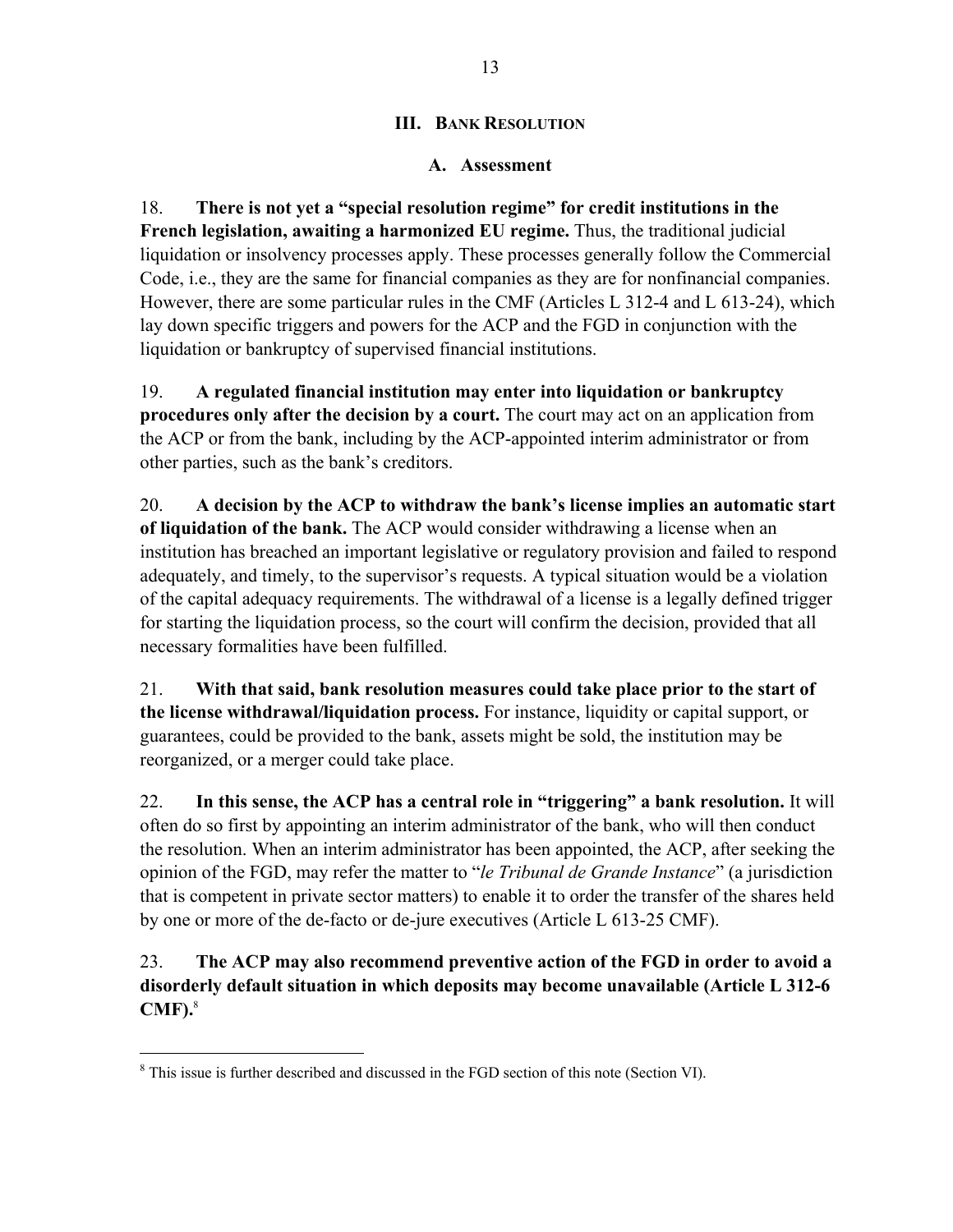24. **Besides the ACP's own administrative powers, the ACP is playing a role in judicial procedures defined by the common company law regime when they apply to credit institutions.** The following procedures cannot be initiated to a credit institution until the opinion of the ACP has been obtained (Article L 613-27 CMF). Furthermore, beside the administrative liquidator appointed by the ACP, the court can empower the receiver (in a liquidation process) only with the supervision of the bank management's operations.

25. **Company law defines three types of judicial procedures in order to prevent bankruptcy.** The composition procedure, the safeguard procedure, and the reorganization procedure.

- The composition procedure (Article L 611-4 ff) applies to financial institutions that have not been in a state of payment cessation for more than 45 days. A conciliator is appointed by the judge with the mission to promote an amicable agreement between the debtor and the main creditors. This procedure is confidential.
- **The safeguard procedure** (Article L 620-1 ff) applies to financial institutions that have problems they cannot overcome and which would lead to a cessation of payments.<sup>9</sup> The company will be reorganized in order to promote the continuity of its activities in respect to the safeguard plan adopted by the judge.
- **The reorganization procedure** (Article L 631-1 ff) applies to financial institutions that are already in a state of cessation of payments. The reorganization procedure (like the safeguard procedure) implies a temporary suspension of judicial proceedings, an observation period, and finally a reorganization plan

## **B. Comments**

26. **Although there is no specific resolution framework for banks or other categories of financial institutions, the ACP has available a broad set of powers to initiate or execute resolution with the aim either (i) to recover the institution thus avoiding entry into a liquidation/bankruptcy process; or (ii) to ensure the orderly liquidation, when necessary.** The formalized framework of interaction between the ACP (sometimes also the FGD) and the judicial system will ensure the fair treatment of owners and other rights' holders as well as the broader interests, such as "financial system stability" of the society at large.

<sup>&</sup>lt;sup>9</sup> Payments here should be understood as any current liability, including deposits.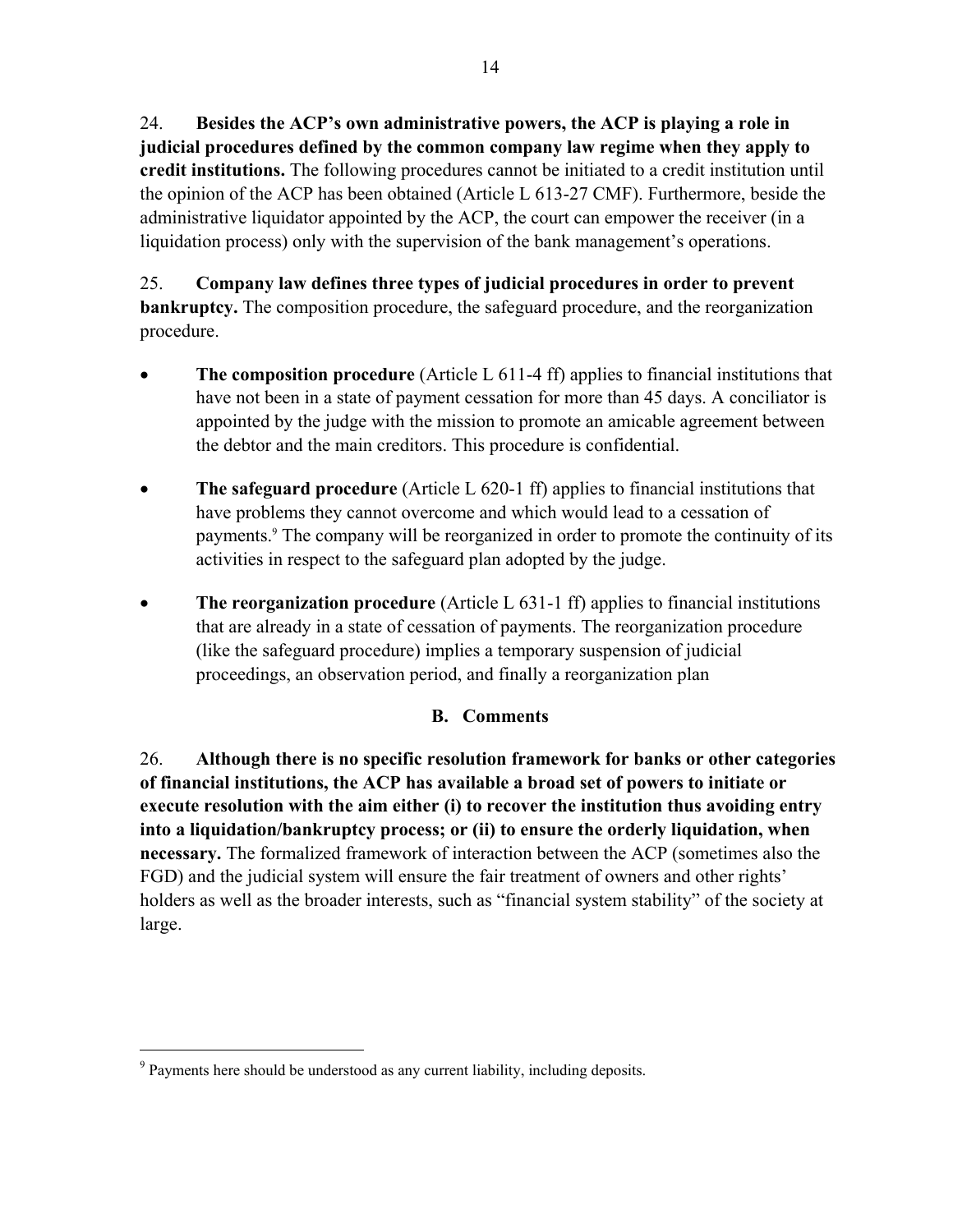#### **IV. ROLE AND MANDATE OF BANQUE DE FRANCE**

#### **A. Assessment**

27. **Since the ACP and the BdF are closely linked as organizations, e.g., by having the same president/governor, a strict division of roles would seem less meaningful than in a situation where the supervisory authority and the central bank are two separate institutions.** That said, each of the two authorities is independent and has a different role defined in different legislative provisions. Hence, the BdF maintains several distinct central bank functions that are important for crisis management and bank resolution.

28. **As other central banks, and as a member of the Eurosystem, the BdF may provide general liquidity facilities within the restrictions of the system.** It did so during the 2008–09 crisis, for instance, in non-euro currencies. The BdF may, in addition and still within the constraints of the Eurosystem rules, provide ELA to individual banks that are considered solvent but face liquidity problems. A national central bank that provides ELA must provide the European Central Bank (ECB) with a predefined set of information. While granting the ELA remains a decision to be taken by the national central bank (carried at its own risk); liquidity support through ELA requires the exchange of information and depending on circumstances—may require prior approval from the governing council, because these operations may interfere with the single monetary policy.

29. **The BdF collects market intelligence information and frequent information on liquidity positions, and also for individual banks.** This information is being shared and discussed with the ACP, which uses it in its assessments of the financial system and of individual banking institutions.

30. **The BdF is continuously informed about problem banks, relevant to the performance of its duties and through its representation in the ACP Board, where it is expected to express its opinion and thereby influence any decision.** However, outside its role in the ACP, the BdF does not have any specific powers or roles on triggering or conducting bank resolution. Nonetheless, under exceptional circumstance—in particular to prevent the Eurosystem from imminent losses—the BdF may decide to suspend or limit a counterparty's access to Eurosystem monetary operations on the grounds of prudence or event of default. The national central bank must seek ex-post approval from the ECB Governing Council for such decision without delay.

31. **Since the ACP/BdF regard themselves more or less as a single, integrated organization cooperating closely on an informal basis, they do not find it meaningful to consult one another formally.** Thus, the BdF does not formally ask the ACP for a separately written assessment of the systemic importance and solvency position of a bank that applies for ELA. Nor does the ACP ask the BdF for a written assessment—e.g., on the potential market repercussions—when it intends to withdraw the license of a bank.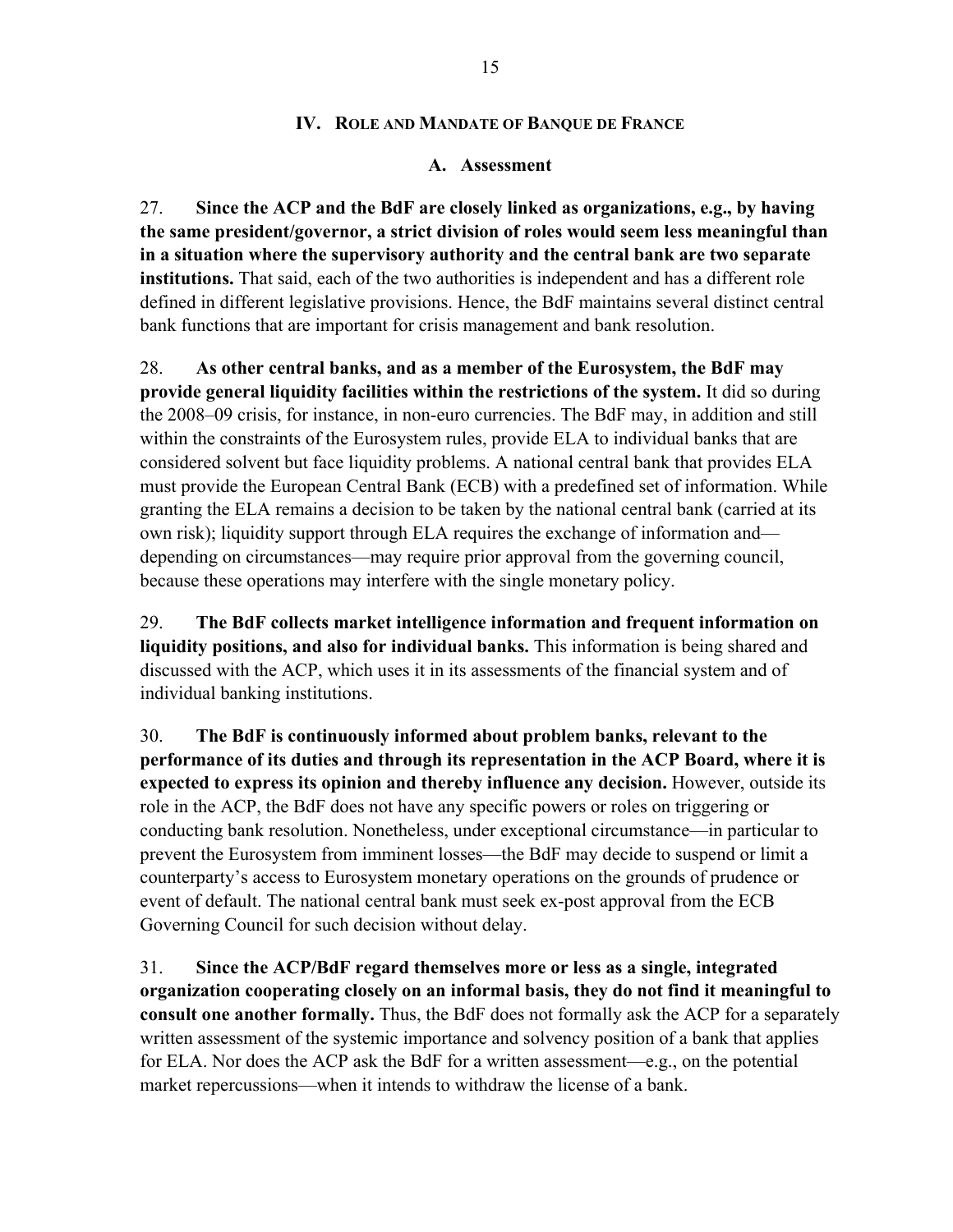#### **B. Comments and Recommendations**

32. **In the prevailing structure, with the central bank and supervisory authority closely intertwined, it makes sense to leave the leading role in crisis prevention and crisis management to the ACP, whose Board comprises the BdF, the MOF, and the AMF.** The ACP is also continuously supported by information from the BdF relevant to the performance of its duties, e.g., on market intelligence and liquidity developments. That said, the BdF and the ACP have different roles and mandates, and best practices for governance and accountability require that their separate views—based on their different objectives—are expressed transparently. Hence, the ACP should be required to explicitly express its assessment on the solvency and the systemic importance of a bank applying for ELA. Also, the BdF should be asked to explicitly express its assessment on a proposal from the ACP to withdraw the license, or generally to request the court system to effect the liquidation of a bank.

33. **The BdF does not currently publish a so-called Financial Stability Report (FSR), although it produces an internal informal version, as well as a Financial Stability Review.** The FSAP assessor finds the publication of an FSR to be a useful tool, not least by shaping the knowledge and expectations of the general public and the market actors. It can also be used as a macroprudential instrument in that the authorities could communicate their views and concerns—for instance on emerging financial imbalances or "bubbles"—with the aim to change the various actors' behavior.

#### *Recommendation 1*

*Establish a rule so that the BdF must always consult (a priori) the ACP on its assessment on solvency and systemic importance of a bank seeking ELA.* 

#### *Recommendation 2*

*Establish a rule so that the ACP—if considering that a situation may have systemic implications—must consult (a priori) the BdF on its assessment on the suitability, e.g., considering market repercussions, of an ACP proposal to withdraw the bank license or generally to request the start of the liquidation process.* 

#### *Recommendation 3*

*The BdF should publicize a Financial Stability Report on a regular basis.*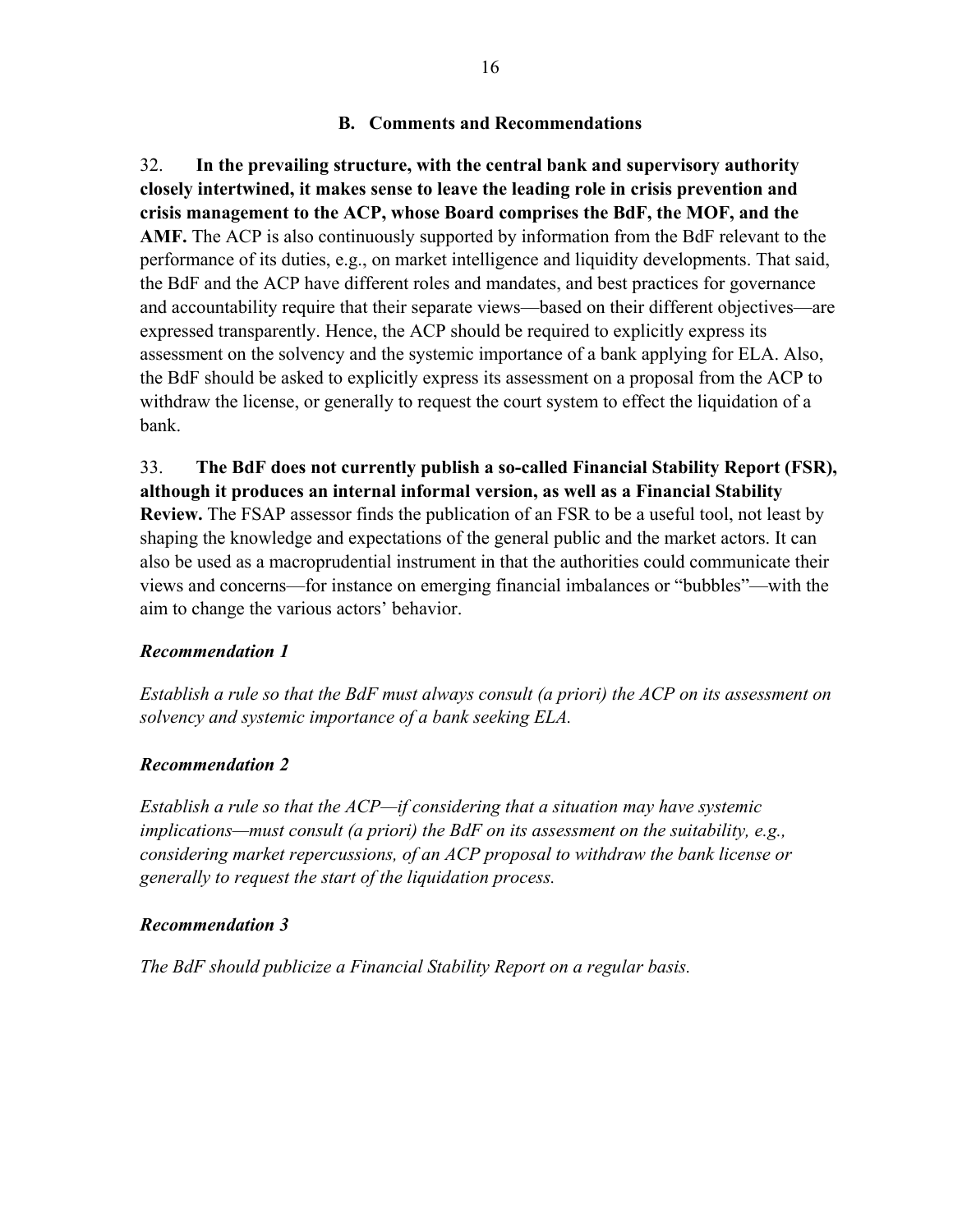#### **V. ROLE AND MANDATE OF THE MINISTRY OF FINANCE**

#### **A. Assessment**

34. **The MOF, as part of the government, prepares and proposes primary legislation to the French parliament.** In addition, the MOF is empowered to draft secondary legislation (regulations) on delegated financial sector issues. The French legal and organizational framework for crisis management and bank resolution is expected to be significantly modified in 2012, after the adoption of the Resolution Directive, which is being drafted by the European Commission. The MOF is also active in other international fora that prepare decisions and guidelines on crisis-management issues, such as the FSB and the Basel Committee on Banking Supervision (BCBS).

35. **At present, most of the measures for crisis management and bank resolution are decided by the ACP and the judicial system.** As an observer of the ACP Board, the MOF is able to take part indirectly in its decisions through its power to ask the Board for reconsideration of an issue. The MOF also discusses crisis-management issues, such as the implementation of RRPs, in the CMGs of the major French banks.

36. **Furthermore, the MOF may be directly involved in operations involving public financial support to banks.** The instruments, created to deal with the crisis in 2008, have not been used since 2009, but may be reactivated; namely:

- The *Société de Financement de l'Economie Française* (SFEF) is a mutualized funding vehicle with minority participation by the state, but with a public guarantee for its obligations. The SFEF may provide guarantees to creditors to banks. During the 2008–09 crisis, it issued guarantees for senior debt in banks amounting to  $E$ 77 billion. The scheme was terminated for issuing new guarantees at end-2009. The amount of outstanding guarantees at end-2011 was approximately  $\epsilon$ 55 billion.
- The *Société de Prise de Participation de l'Etat* (SPPE) is a fully state-owned vehicle with a public guarantee. The SPPE may purchase shares in financial institutions or buy Tier 1 debt instruments. During the 2008–09 crisis, the SPPS bought shares for  $€1$  billion (only in Dexia). These were preferential shares with priority to dividend payments over ordinary shares and with a gradually increasing reimbursement price, providing an incentive for early redemption by the bank's owners. The SPPS also invested  $E19$  billion in banks in the form of hybrids or other forms of Tier 1 capital. These have now been redeemed in full by the banks.
- As conditions for the financial support from the SFEF and the SPPE, the MOF requested that banks receiving support would (i) adhere to the MOF guidelines on restricting bank directors' remunerations; and (ii) undertake to maintain a certain level of lending to small and medium enterprises, and local government bodies.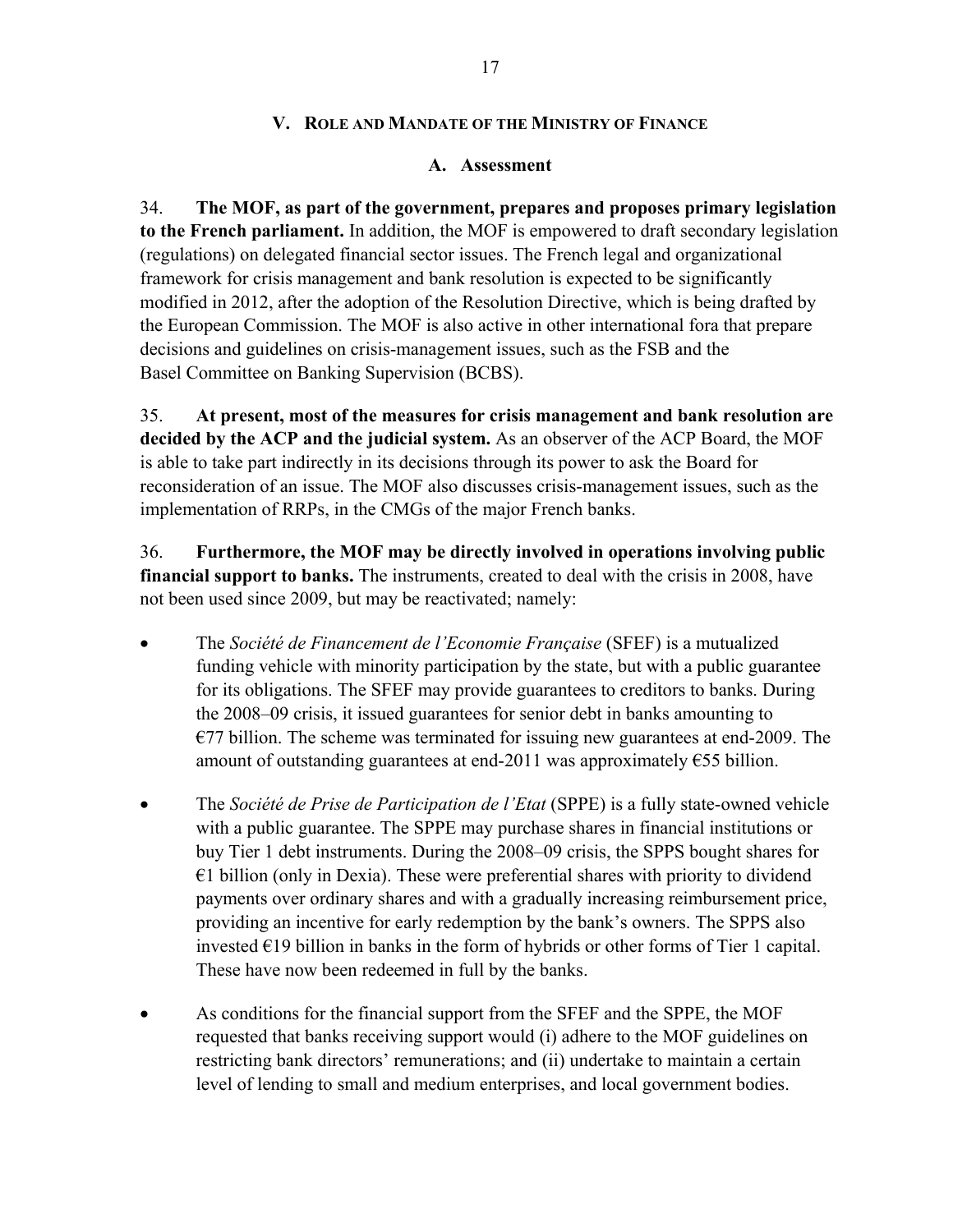37. **Overall, the MOF envisages a more active future role for itself in crisis management and in bank-resolution issues.** Notably, in the (mostly international) negotiations on new rules and guidelines, but also by being updated closely on domestic potential problem bank situations that might call for some form of public financial support.

38. **As noted, a proposal for an EU Directive on a resolution framework is expected to be presented shortly.** Awaiting this, the MOF has not made any proposals for legislative changes in this field recently. The MOF was, with a few exceptions, positive to the draft proposal by the EU Commission, which was sent to the EU member states for consultation last summer. On the issue of establishing a resolution authority, the MOF has not yet made a final decision, but is considering different options. One of those would be to distinguish between a "trigger authority" and an "implementation authority/authorities." Alternatively, there might be a "Resolution Board" on which all relevant authorities are represented. Such a Resolution Board could be constructed, according to the MOF, either to have the power to make decisions that are directly binding legally on the participating authorities, or make nonbinding decisions that then would be confirmed by decisions within each of the authorities, thus respecting their independent mandates. In any case, the MOF finds it necessary to play a major role in the resolution of any institution for which public monies were being requested.

## **B. Comments and Recommendations**

39. **During the crisis, the MOF acted on an ad hoc basis, largely harmonized within the European Union, as did other countries, in order to reduce the impact of the problems resulting from the malfunctions of various financial markets.** Capital, as well as guarantees, were provided on prudent terms.

40. **Like other finance ministries,** *Le Trésor* **is responsible for initiatives on legislation and secondary regulations in the financial field.** It has also a strong role in international negotiations, e.g., in the European Union. In addition, it has close involvement in the ongoing supervision of French banks, both when they are healthy and when there are problems. This involvement has advantages and disadvantages. On the one hand, the MOF will receive early and comprehensive information of trends in individual institutions and in the banking system generally. On the other hand, having to take part in controversial decisions on sometimes sensitive ACP Board issues might present the ministry with political dilemmas and conflicts of interest.<sup>10</sup>

 $10$  Although the MOF is a nonvoting ACP Board member, it may request the Board's "reconsideration" of any issue; hence, in practice, the MOF will be regarded as being actively involved in any ACP decision.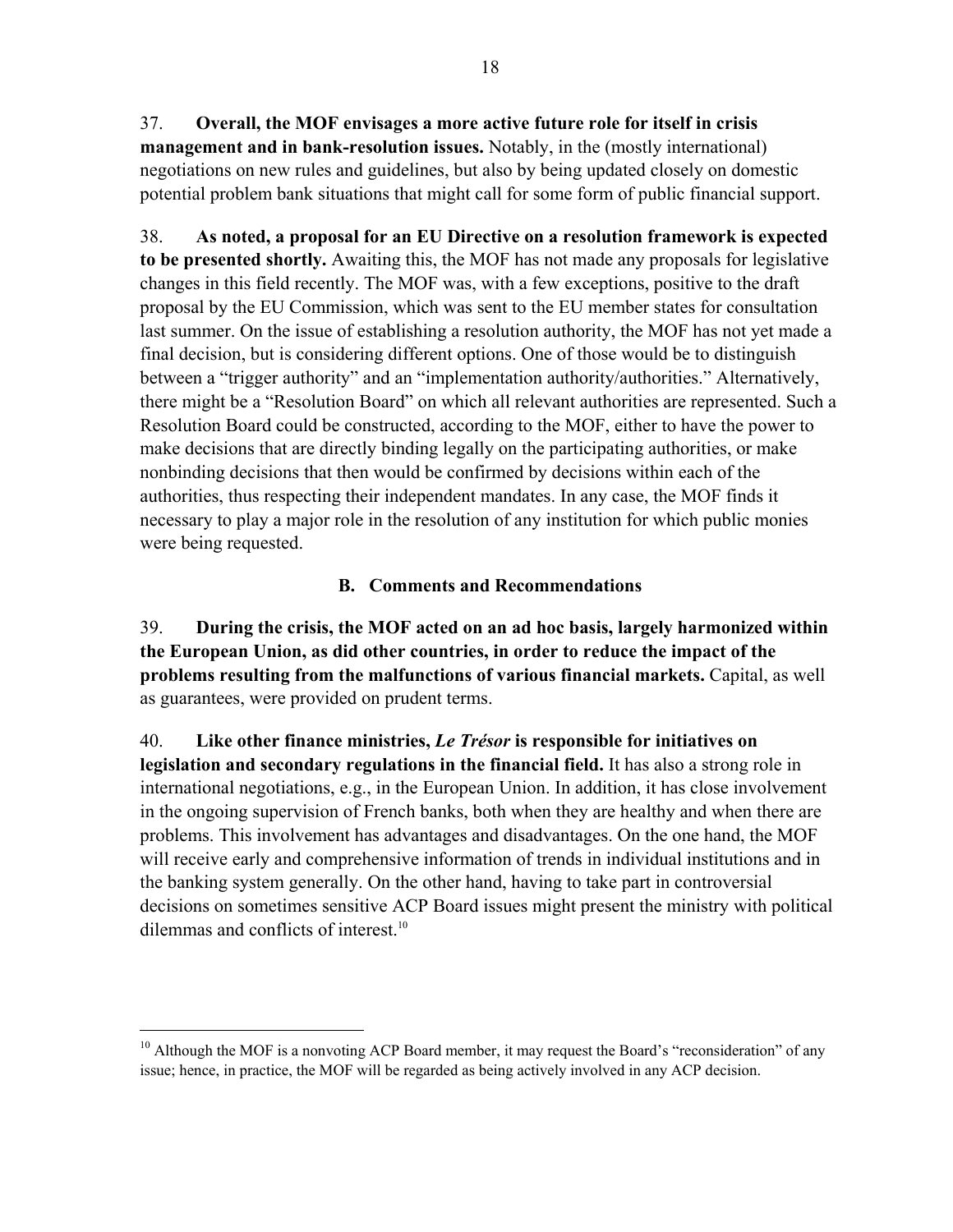41. **The FSAP assessor expresses no view on the organization of a resolution authority, except the obvious one, namely that there must be explicit and clear division of mandates and powers between the authorities involved in the resolution framework.** 

#### *Recommendation 1*

*The MOF should review its involvement in ongoing banking supervision, in line with the implementation of the EU directive on resolution, focusing on systemically important institutions while ensuring that it will remain timely and adequately informed on all issues relevant to the ministry. In line with the expected EU directive on resolution, the ministry should, in particular, be involved at an early stage when there is risk of a request for using public funds.* 

#### *Recommendation 2*

*The MOF should adopt an explicit and transparent strategy, including setting stringent conditions for providing financial support to banks, like (i) shareholders should take the first*  loss; (ii) bank management should be replaced; (iii) restrictions on compensation and *dividends; and (iv) there should be a clear exit strategy. Such an explicit framework for public financial support will increase transparency and reduce moral hazard, and should thus achieve the intended objective of minimizing the use of public support.*

#### **VI. ROLE AND MANDATE OF THE DEPOSIT INSURANCE FUND**

#### **A. Assessment**

42. **The deposit insurance scheme has not been used in recent years, so there is no record of recent application of the rules and procedures described below.**

43. **The FGD operates three mechanisms for the protection of depositors and investors:**

- i. **A "pay-box" scheme for pay-outs to depositors** in failing insured banks up to a maximum of  $\epsilon$ 100,000 per depositor: The necessary criterion for a pay-out is the immediate or near-future non-accessibility to the depositors' funds. This criterion is assessed by the ACP, which will inform the FGD before the pay-out can take place. According to EU legislation, pay-outs should be implemented within 20 days of the date of triggering the scheme.
- ii. **A mechanism for financial intervention in problem banks** with the aim to ensure an orderly liquidation, thus reducing the risk of loss to depositors: The intervention may take different forms, including the extension of credit lines or guarantees, or by buying assets or shares.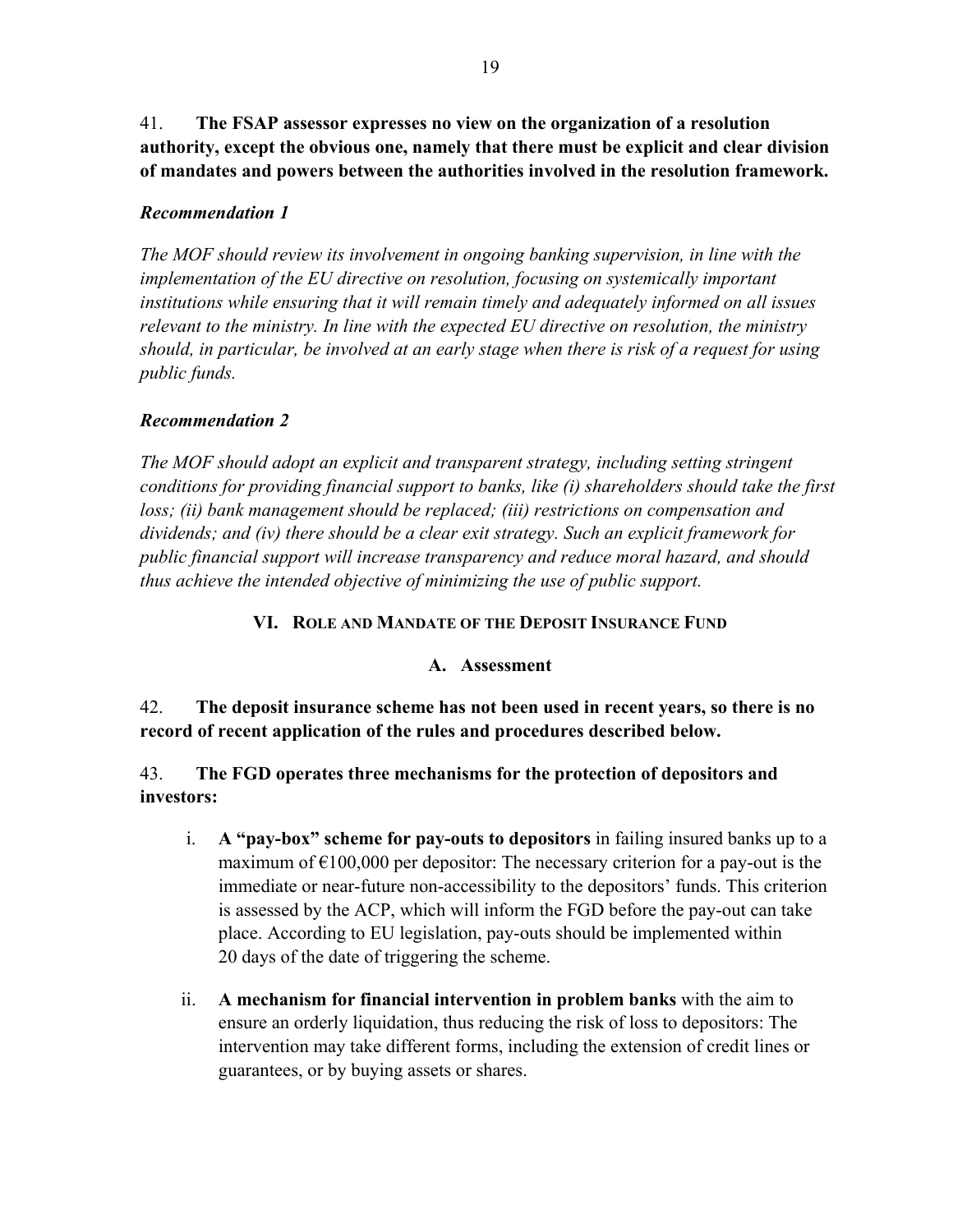iii. **An investment guarantee scheme providing compensation to clients affected by frauds or other losses**, with the exception of losses due to market developments, on their financial investments placed with the insured firms: The maximum coverage is  $\epsilon$ 70,000 for losses on securities and an additional  $\epsilon$ 70,000 for cash losses. If the investment has been done with a bank the maximum limit for cash losses is  $\epsilon$ 100,000, i.e., equal to the limit under the depositor scheme.

44. **Noted schemes could also be operated preventatively—in a discretionary manner—with the aim to ensure an orderly liquidation, thus reducing the risk of loss to depositors/investors.** The intervention may take different forms, including the extension of credit lines or guarantees, or by buying assets or shares.

45. **The FGD was created in 1999 and its rules are aligned with EU regulations including the Directive on Deposit Insurance of March 2009 as amended in September 2010, when the ceiling for maximum pay-outs was raised to its present level.** The FGD is a privately owned institution funded by the participating 745 credit institutions, of which 651 of them are deposit-holders (the numbers reflect the situation as of end-2010). The Board of the FGD is composed of active bankers, representing several of the insured institutions. The contributions to the FGD take three forms:

- A one-time contribution for a credit institution (CI) that joins the FGD.
- A yearly fee based on the amount of deposits covered in each institution by the FGD.
- Exceptional contributions to prevent the funds from being depleted due to pay-outs and other costs.<sup>11</sup>

46. **Should the funds be exhausted, the FGD may—at any moment—require extraordinary contributions from its participants.** It may also raise funds in the financial markets. There are no contingency credit lines from the government.

47. **Under its discretionary scheme, the FGD may—but is not obliged to—intervene if the situation of a credit institution is such that there is a risk of non-accessibility to deposits or other repayable funds.** As an alternative to providing financial support, the FGD may provide guarantees, e.g., for a certain part of a bank's obligation. FGD financial support is not subject to an explicit "least-cost" criterion (i.e., that the cost of a support action

<sup>&</sup>lt;sup>11</sup> Such a contribution, amounting to  $\epsilon$ 270 million, was decided in September 2010 to cope with the increase up to  $\epsilon$ 100 000 of the coverage level. The amount will be paid in three yearly installments. At end-2010, the funded amount in the FGD was slightly above  $\epsilon$ 2 billion; this equals 0.21 percent of total covered deposits, which is the present target amount for the fund. (The planned amended EU Directive on Deposit Insurance is expected to raise the recommended target level significantly, maybe to  $\epsilon$ 8– $\epsilon$ 10 billion.)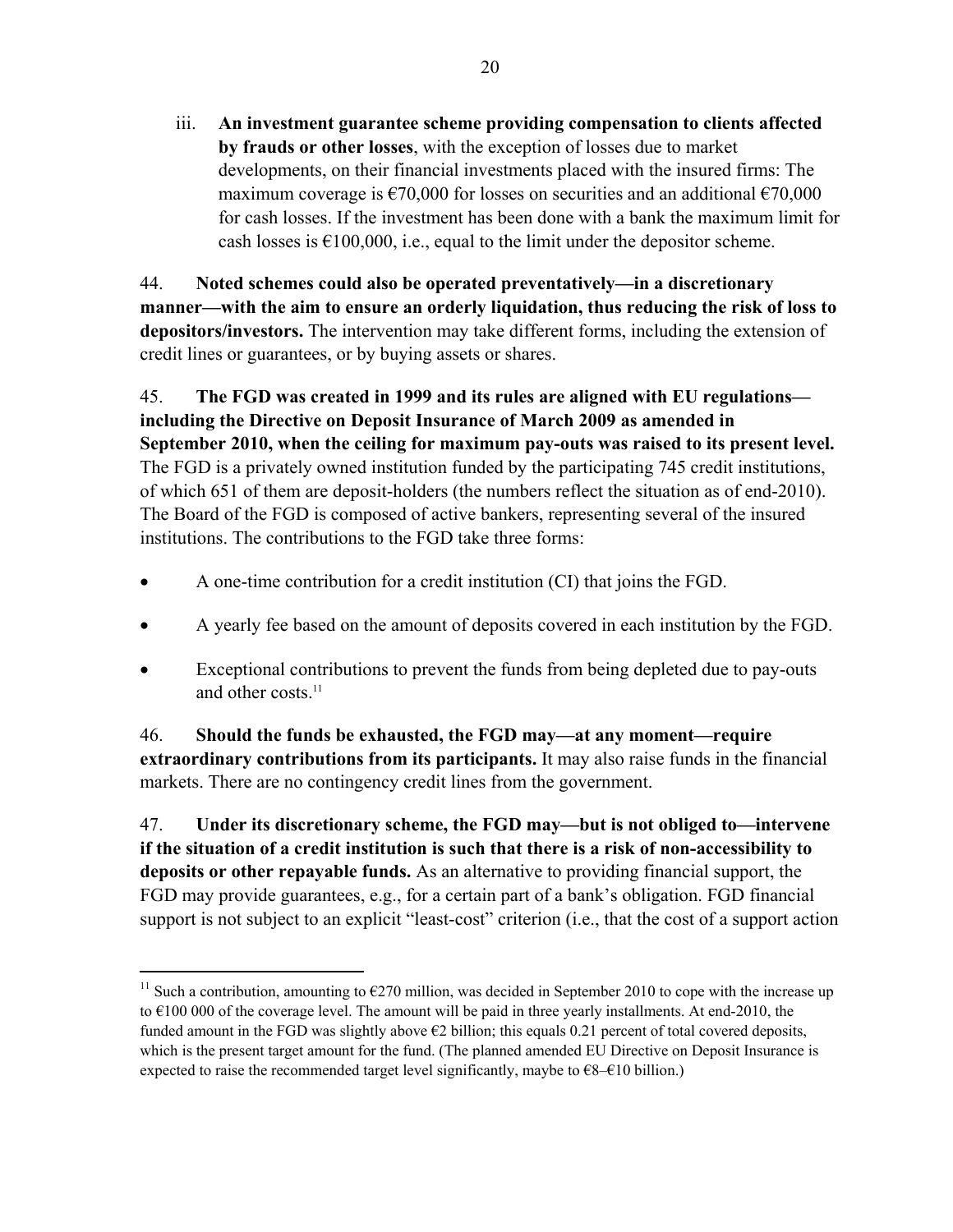must not be higher than a pay-out to the insured depositors); but, in practice, such considerations weigh heavily in its decisions.

48. **An intervention by the FGD to provide support may only take place upon a recommendation from the ACP Board.** The *Conseil de Surveillance* (Supervisory Board) of the FGD may accept or decline the recommendation. If it accepts, the FGD will set the conditions for the intervention. For instance, it may request the ACP to require the bank to sell its affiliates or other assets immediately. A stated aim of the FGD support is to "avoid that a credit institution continues to operate in a fashion that is detrimental to other institutions and to overall stability."

## 49. **The FGD will recover its outlays mainly through:**

- subrogation in a credit institution's liquidation, i.e., the FGD will assume the rights and priorities of the insured depositors after reimbursement. There is no "depositor preference" in the French legal system;
- legally confirmed claims against credit institutions and their managers, or their significant owners, for any wrongdoings causing the bank problems that led to the use of FGD funds; and
- interventions in a bank will be repaid by the recovered bank or in the subsequent liquidation, in which the FGD claims will be on par with those of other senior creditors.

## **B. Comments and Recommendations**

50. **The FGD may operate both as a pay-box and as a scheme to intervene in CIs with the aim to ensure orderly resolution (according to FSB terminology, the FGD is defined as a "loss-minimizing organization").** This provides a degree of flexibility and would likely facilitate the handling of problem bank situations. The procedure, in which the ACP recommends but does not compel the FGD to intervene, is appropriate because the ACP—through its supervisory work—has good knowledge about the concerned bank, as well as of the state of the financial sector in general, and is therefore well placed to assess the chances of a successful intervention. It is also appropriate that the FGD has the discretion to accept or to decline the recommendation from the ACP, thus taking responsibility for the use of its own funds. That said, it would be inappropriate that the FGD may potentially provide open bank assistance (OBA), for instance, as this could increase the losses to the deposit fund if the choice were made to pay first for the OBA and later—if unsuccessful—for pay-outs in the liquidation of the bank.

51. **Although prepaid, the collected fund is limited in relation to the total amount of covered deposits.** The FGD management takes the view that resolution of a systemically important French bank would not lead to the pay-out to indemnify depositor claims, but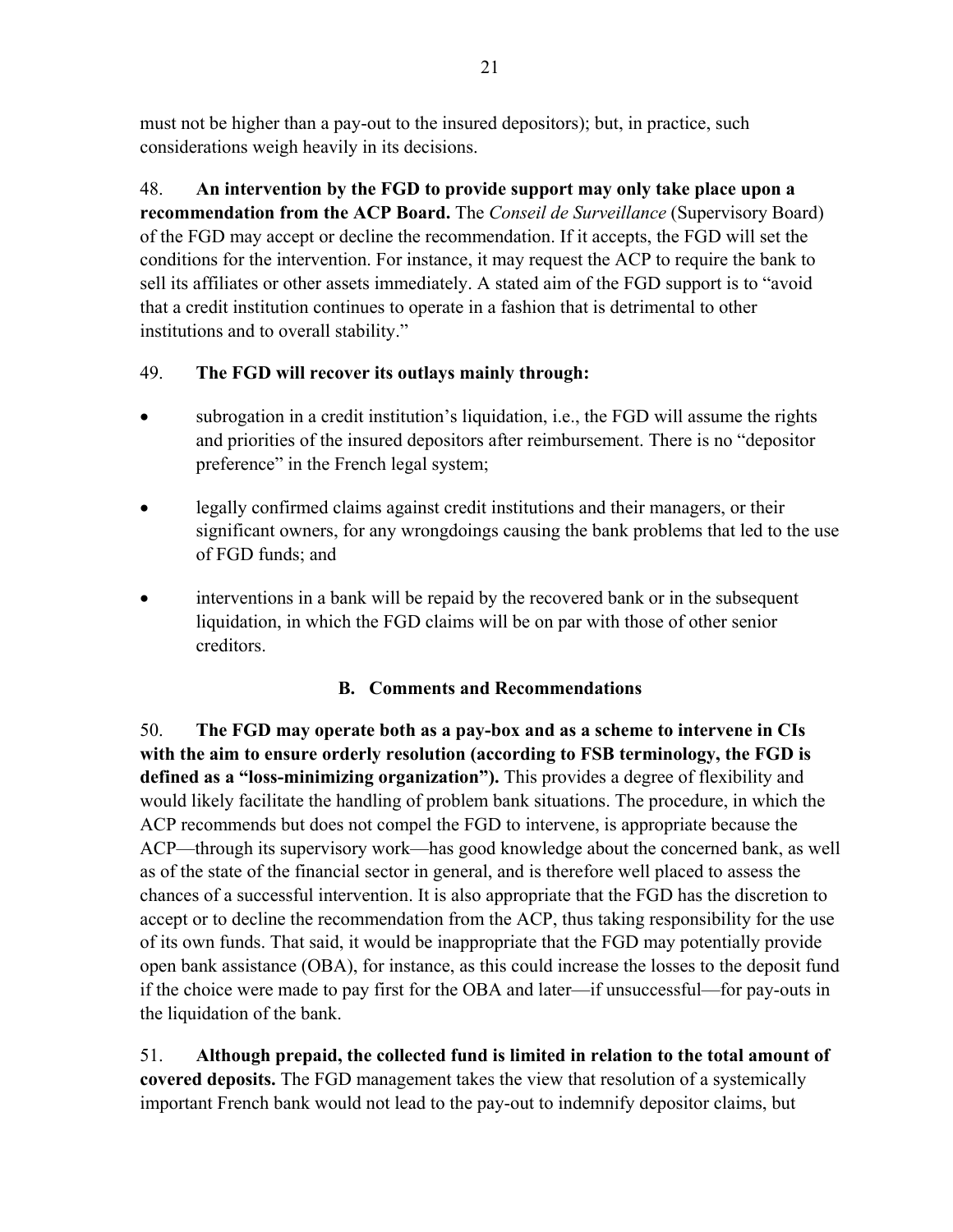rather to resolution measures, for instance, facilitating a sale of some assets and liabilities such as deposits to another institution ("purchase and assumption"). The cost of such measures would likely be far lower than for a payout; however, the FSAP assessor observes that this cost, for systemically important banks, could be significantly higher than the size of the present fund. He consequently recommends that the fund be gradually increased without waiting for an EU Directive. Such a Directive will, anyway, not restrict a country from accumulating such a fund. Considering the current plethora of other market and regulatory financial demands on banks, and the need to ensure fair competition with other international banks, the contribution rate might initially be set at a low level.

#### 52. **There are some deficiencies in the present FGD framework.**

- The rules on communication from the ACP on problem banks are not formalized and hence information may arrive at a late stage.
- The composition of the FGD Board, containing active bankers from a variety of banks, could lead to potential conflict of interest issues but also to the risk that the ACP and other parties will hesitate to inform the FGD about any pending problem institutions until it is too late for the FGD to make adequate preparations.
- There are still some powers lacking for the FGD in the resolution process, e.g., the power to subscribe to the capital of a newly established bank ("a bridge bank") in order to assume assets and liabilities from a failing bank (however, the FGD could buy the shares of the bridge bank).

## *Recommendation 1*

*Measures must be taken to reduce the (at least, perceived) risk of conflict of interest when making decisions on measures involving other, competing, banks or other financial institutions. (The FSAP assessor notes that the governance and by-laws of the FGD allow that confidential information from the ACP is only available and discussed by Managing Board members in sessions in which there are no bankers, thus no risk of transmitting individual information to the Supervisory Board.)* 

## *Recommendation 2*

*The rules of the FGD should be amended to include an explicit "least-cost" assessment, although it is acknowledged that this cannot be precise given the unclear circumstances in each case and given the need for prompt action. Because the funds of the FGD are solely based on contributions from the financial institutions, the FGD should—as a rule—not consider other criteria than the expected long-term costs to the FGD itself; but it needs nevertheless also to assess the context of any possible case precisely. It should also not be legally or judicially bound by a rough and potentially wrong estimate made in an emergency situation. In particular, there should be a possibility for the authorities to declare a situation*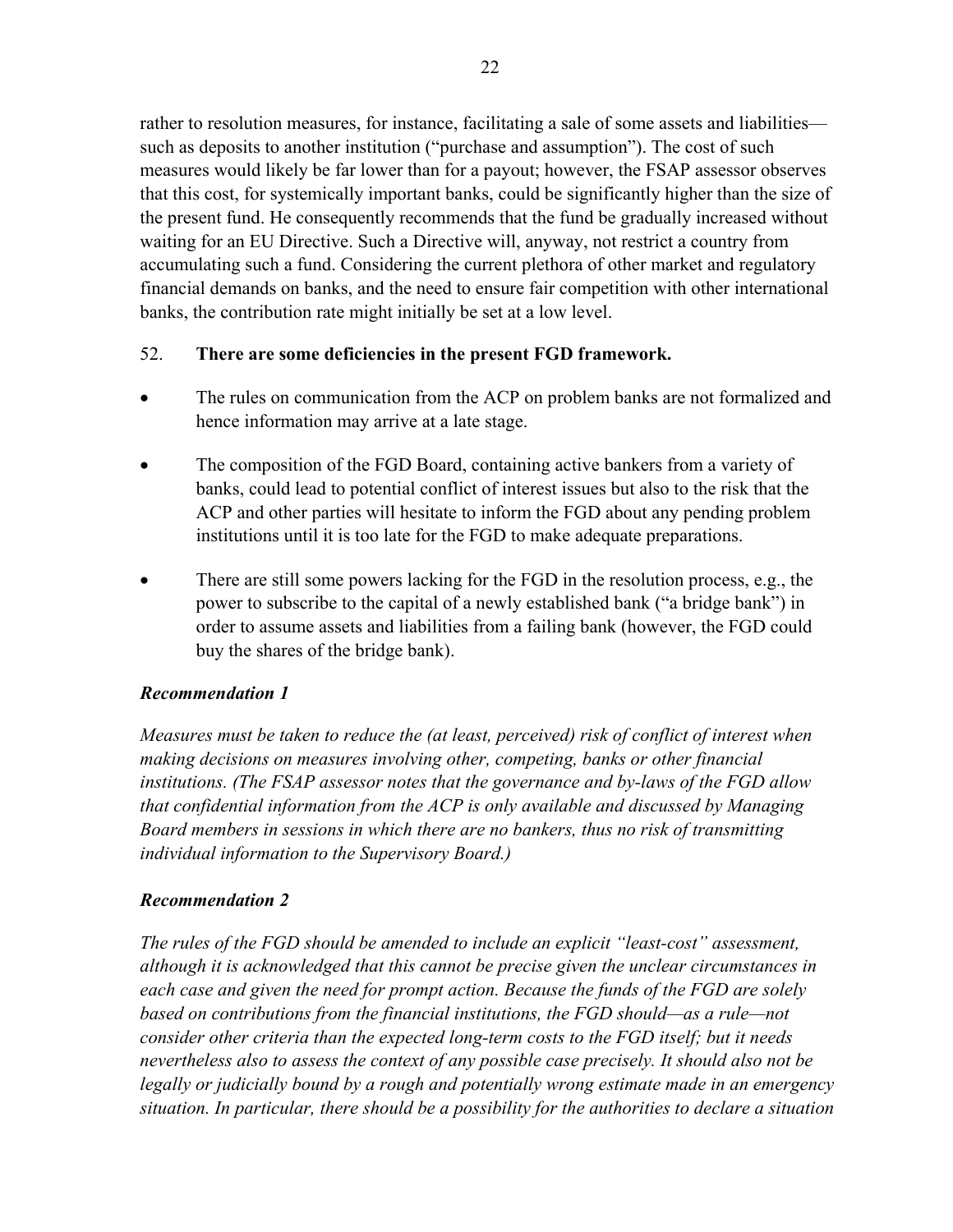*of danger to the overall financial stability.12 In such a situation, the FGD should always be prepared to use its funds to intervene, if deemed necessary.*

#### *Recommendation 3*

*There should be a pre-agreed financing back-up option available to the FGD in the case of non-access to other means of replenishing the funds quickly after a major pay-out. Such an arrangement is important to bolster the credibility that the FGD—in all circumstances possesses the necessary means to take required actions.* 

## *Recommendation 4*

*The FGD should explore a variety of options in "peace-time" to ensure speedy pay-out in a crisis situation. This would include technical options, such as aligning certain FGD information technology systems with those of banks, and requiring banks to introduce a single customer concept in their systems. The assessor notes that an FGD working group on such issues has already been started.* 

## *Recommendation 5*

*The FGD and the ACP should conclude an MOU, setting out formalized modalities of cooperation and information-sharing.* 

## *Recommendation 6*

 $\overline{a}$ 

*The FGD prepaid deposit insurance fund should be gradually increased above the present*  level without waiting for a new EU Directive, taking into account the current plethora of *other market and regulatory financial demands on banks and the need to ensure fair competition with other international banks.* 

## **C. Bank Resolution Fund**

53. **At present, there exists no French "bank resolution fund."** In some countries, "resolution funds" have been created. These funds are financed by levies on banks and sometimes also on other institutions. The aim of such funds is to internalize the costs of defraying problems in the banking (financial) sector, i.e., to avoid that such costs fall on the public purse. The French authorities are positive about the creation of such a fund but await a common EU decision on the issue in general and on the ownership and modalities for such a vehicle. In their answer to the EU Commission's Consultation Paper, the authorities proposed

 $12$  There is such a clause for the actions of the Federal Deposit Insurance Corporation (FDIC) in the United States.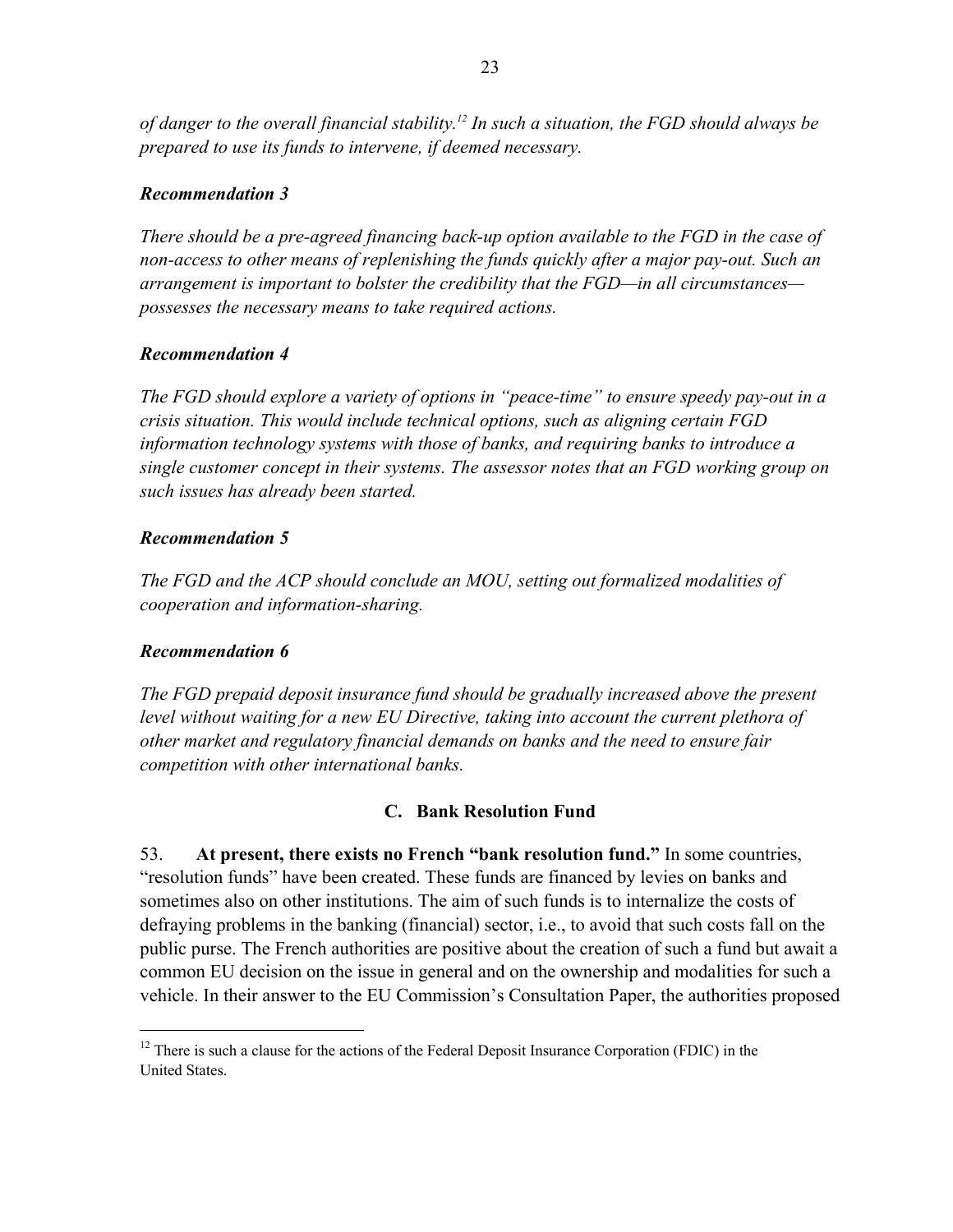that such a fund be collected ex ante and be closely aligned—or actually merged—with the existing fund for depositor protection, as the two complement one another. A merged fund seems to be a logical extension of the present arrangements in France, in which the FGD may act both as a pay-out scheme and as a provider of financial support to an insured institution in order to prevent a disorderly failure of such institution.

## **VII. COOPERATION AND INFORMATION SHARING ON CRISIS ISSUES**

## **A. Cooperation Between the French Authorities**

54. **The most frequently used gateway for the exchange of information about (potential) problem banks are the meetings of the ACP Board—in which the ACP, the**  BdF,<sup>13</sup> the MOF,<sup>14</sup> and the AMF are represented<sup>15</sup>—and through the cooperation and **exchange of information relevant to the performance of their respective duties, as well as frequent informal contacts between the concerned authorities.** According to L 612-11 CMF, the ACP Board must be informed as soon as a severe risk to the financial system is identified.

55. **There are no domestic MOUs for information sharing and cooperation on crisis management issues.** There exist CMGs for BNP Paribas, Société Générale, and Crédit Agricole, which have regular meetings. (Two meetings per CMG are planned for 2012.) The CMGs may also meet in "limited composition," i.e., only the representatives of the French authorities.

56. **The** *Conseil de la Regulation Financière et du Risque Systémique* **(COREFRIS, or council on financial regulation and systemic risks) provides a national framework for cooperation between the relevant authorities.** COREFRIS is a domestic standing group composed of the ACP, the AMF, the BdF, and the MOF. The COREFRIS is not aimed for discussing individual institutions but for general issues—for instance, the current negotiations on a French position in the European Union on the Resolution Directive and how to structure a future French resolution authority.

## 57. **According to the legal framework (Article L 631-1 of the CMF) the BdF, the ACP, the AMF, and the FGD are authorized to exchange any information required for the execution of their tasks.**

<sup>&</sup>lt;sup>13</sup> The BdF Governor is, by virtue of his position, also the President of the ACP Board.

<sup>&</sup>lt;sup>14</sup> The MOF is on the ACP Board as a nonvoting observer. However, the MOF has the power to ask the Board for a "reconsideration" after a decision on any Board issue. This does not prejudge the outcome of the reconsideration, but it requires the Board to revisit the issue. In practice, this prerogative of the MOF has never been used.

<sup>&</sup>lt;sup>15</sup> There are also retired financial sector representatives on the ACP Board who are appointed by the MOF.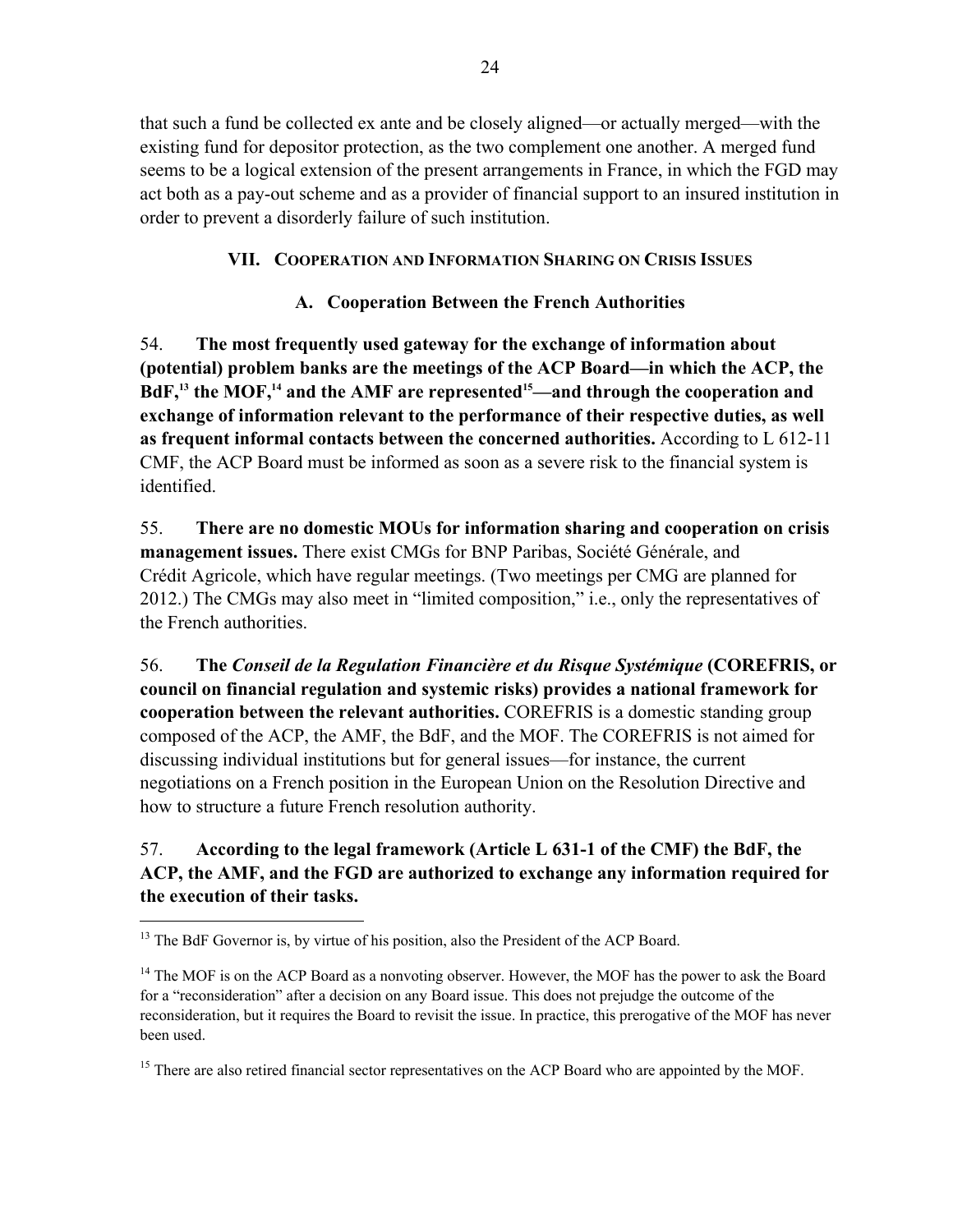58. **In addition, the ACP, the AMF, and the BdF organize monthly cooperation meetings called** *Réunion des Autorités Financières* **(RAF).** The RAF meetings often deal with general matters, such as policies and understanding of specific financial products. Some institution-specific issues, notably on troubled financial institutions, are also discussed in this forum.

## 59. **The BdF has a seat on the AMF Board and participates in AMF committees.**

## **B. Cross-Border Cooperation Within the European Economic Area**

60. **The ACP has signed two European MOUs specifically dedicated to crisis management.** The first one was signed in March 2003, between banking supervisors and central banks of all EU member states. The second one was signed in April 2005 (and revised in 2010). The signatories included the banking supervisory authorities, the central banks, and the ministries of finance. The MOUs contain common principles for dealing with cross border crises.

## 61. **In addition, the ACP may share information with foreign authorities without a preceding formal agreement:**

- The ACP can, under Article L 632-1 CMF, share information with an authority that performs a role similar to the one entrusted to the ACP.
- The ACP can, under Article L 632-12 CMF, carry out on-site inspections of a subsidiary or a branch of a supervised entity that is located in another Member State, and share information with foreign authorities responsible for the supervision of credit institutions, investment firms, other financial entities, and insurance companies.
- The ACP can, under Article L 632-4 of the CMF, share information with the European System of Central Banks, the ECB, and other public authorities in charge of the oversight of payment and settlement systems for financial instruments.

62. **In case the ACP is informed by the Registry of the Commercial Court of the opening of a safeguard, reorganization, or winding-up procedure, or any equivalent procedure by the foreign competent authority, it must immediately convey this information to the operator of the systems in which the involved institution is a participant, including the BdF and the AMF.**<sup>16</sup>

63. **Similarly, the ACP must inform the authorities designed by the member states of the European Union, when entities that are subject to the opening of a safeguard,** 

<sup>1</sup> 16 Article R 613-18-I CMF.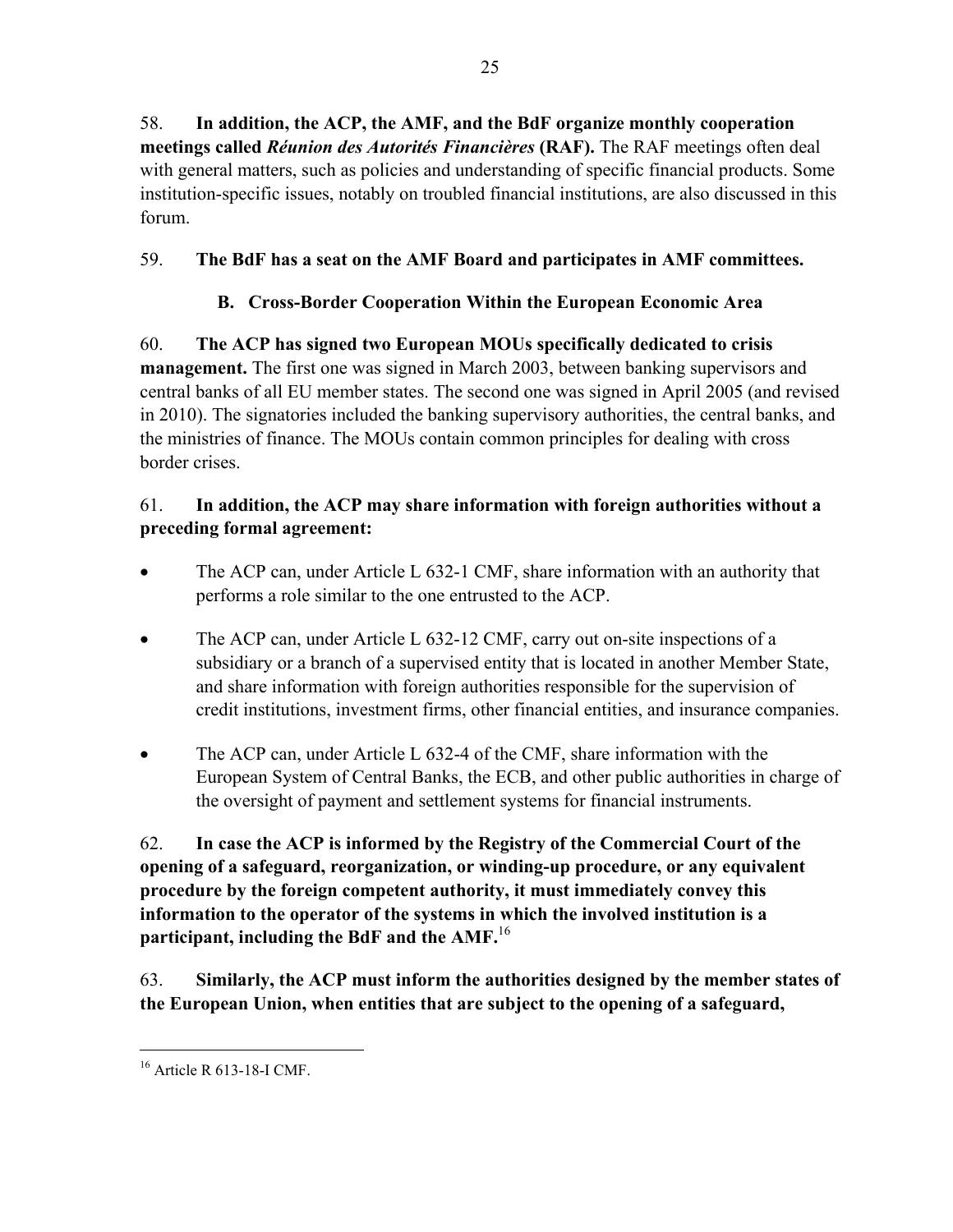**reorganization, or winding-up procedure in France have a branch or provide services in another member state.**<sup>17</sup>

## **C. Cross-Border Cooperation with Third Countries**

64. **MOUs with third countries regularly contain crisis-management provisions.** The main condition for concluding MOUs is that the foreign authorities are subject to a professional secrecy regime similar to the French regime. In practice, the ACP has signed bilateral MOUs with all significant third-country authorities that would be relevant for managing a crisis situation in one of the large French banking groups.

## **VIII. RECOVERY AND RESOLUTION PLANS**

## **A. Assessment**

65. **The ACP, in cooperation with the BdF, has requested each French-domiciled globally systemically important financial institution (G-SIFI) to draft RRPs, including:** identification of operational interdependencies within the group; exploration of extreme circumstances that could lead the bank into a recovery situation; and an in-depth analysis of the specificities and dependencies of the critical main functions of the group. In accordance with the request to all FSB member countries, the entire RRP scheme will be completed by end-2012. Thus, in addition to the three French G-SIFIs presently completing their RRPs (BNP Paribas, Société Générale, and Crédit Agricole), the French domestic systemically important banks (SIBs) will enter the exercise during 2012.

66. **RRP preparation and implementation is currently the main issue being discussed in the crisis management groups (CMGs).**18 The work on the RRPs is well advanced, albeit with differences across firms. The involved firms have adopted policies for RRP governance, which includes the roles and responsibilities for senior management, key business lines, and support functions. Methodologies and timetables have been established.

67. **When starting their RRP projects, firms could benefit from pre-existing contingency plans—such as for funding—and detailed mapping of the structures of legal entities and business lines.** Banks have already conducted analyses of intra-group linkages and recovery options. Firms have been requested by the authorities to focus on completing group-wide RRPs in order to capture the cross-border dimensions.

<sup>17</sup> Article R 613-18-II CMF.

 $18$  Home-host cooperation for crisis management/bank resolution issues in G-SIFIs is conducted through the CMGs. As a rule, the CMGs include the relevant supervisory authority, the central bank, and often also the MOF from the home jurisdiction and from the main host jurisdictions.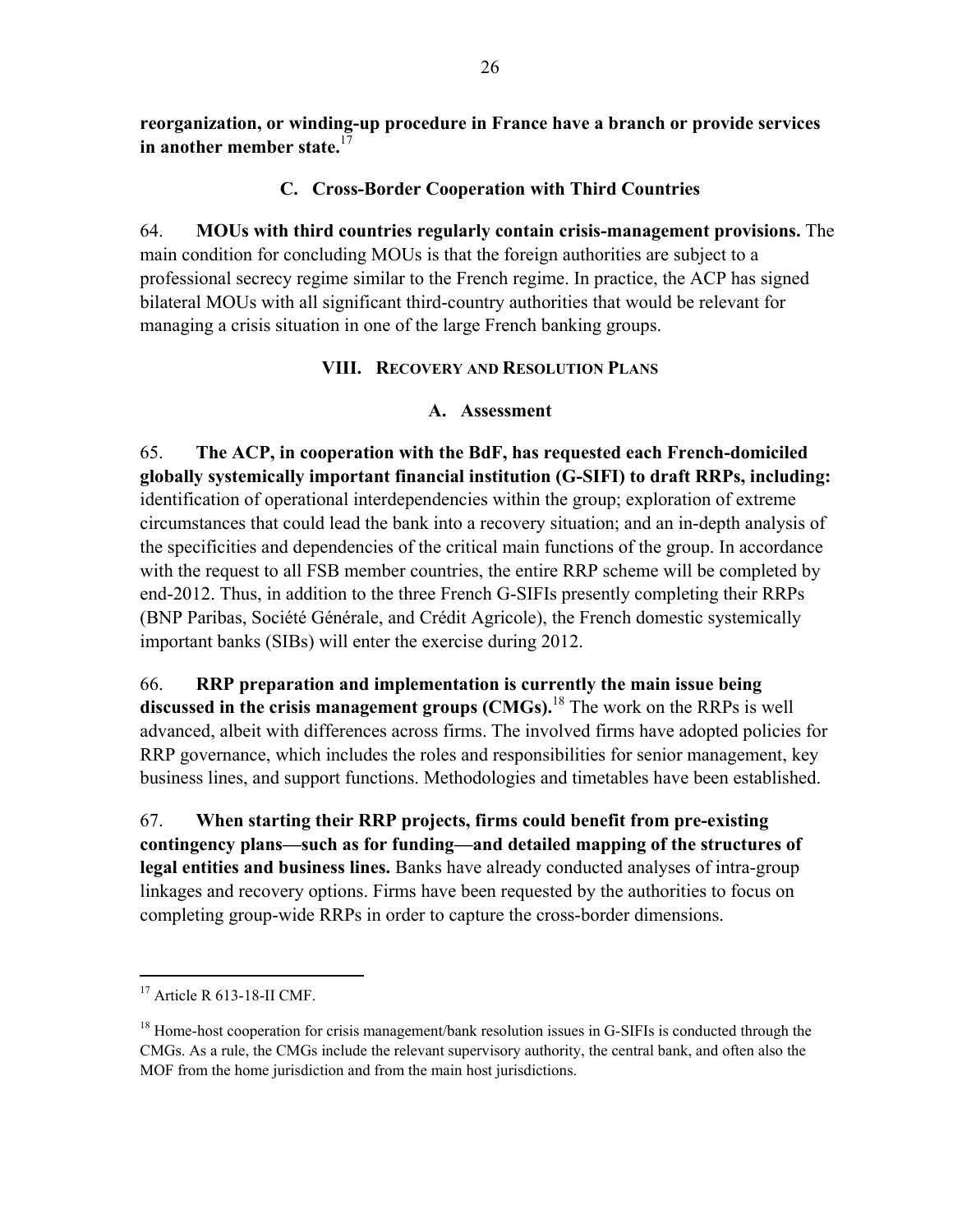68. **RRPs are, to a large extent, built on information that is already being reviewed regularly by the authorities; this includes, inter alia: the risk-management framework; liquidity management; contingency funding plans; and stress testing policies, etc.**  Hence, the RRPs are closely linked to supervisory processes.

## **B. Comments and Recommendations**

69. **The drafting and implementation of RRPs is a useful tool, not least for the relevant authorities and for the institution's management to understand better the potential vulnerabilities and interdependencies in large and complex financial groups.** Hence, the current work by the French G-SIFIs and later by the nonglobally SIBs in collaboration with the authorities is appropriate. Due to their wide cross-border activities, it is important that group-wide RRPs are completed as planned.

70. **For ensuring that the RRPs do not only become "exercises on paper," it is important to ascertain proper ownership and division of roles and responsibilities among the involved parties.** These include home and host country authorities and the institution's management both at the group level and the individual entities. For instance, on the one hand, the responsibility for the *recovery* plans should be in the hands of the management of the institution. On the other hand, the execution of the *resolution* plan should be the responsibility of the relevant authorities. There needs also to be an ongoing updating of the RRPs as well as a continuous dialogue on the recovery and resolution issues between the institution and the authorities, for instance in the CMGs.

71. **The French authorities' emphasis on group-wide RRPs is appropriate, because this will strengthen the involvement and mutual responsibilities of home and host authorities and group entities.** In a crisis situation, fundamental home and host interests may well be contradictory; it is important to avoid disruptive behavior from either side, which is not in the best interest of an overall solution of the problem. Hence, agreeing on arrangements for recovery and resolution already in "normal times" increases the chances of constructive solutions in a crisis situation.

72. **Notwithstanding the benefits of RRPs, there must be supplemental plans for bank resolution.** For instance, it may prove impossible to divest group entities at a time when the whole financial market is in turmoil. Hence, while RRPs are useful, they should be regarded as one tool among others.

## *Recommendation 1*

*Clear roles and responsibilities should be established for the authorities and the group management/Board in relation to the implementation of the various components of the RRPs. As a general principle, the "recovery part" should be foremost the responsibility of the bank and the resolution part should be foremost the responsibility of the authorities; that said, close and continuous cooperation on both parts are necessary. The FSAP assessor*